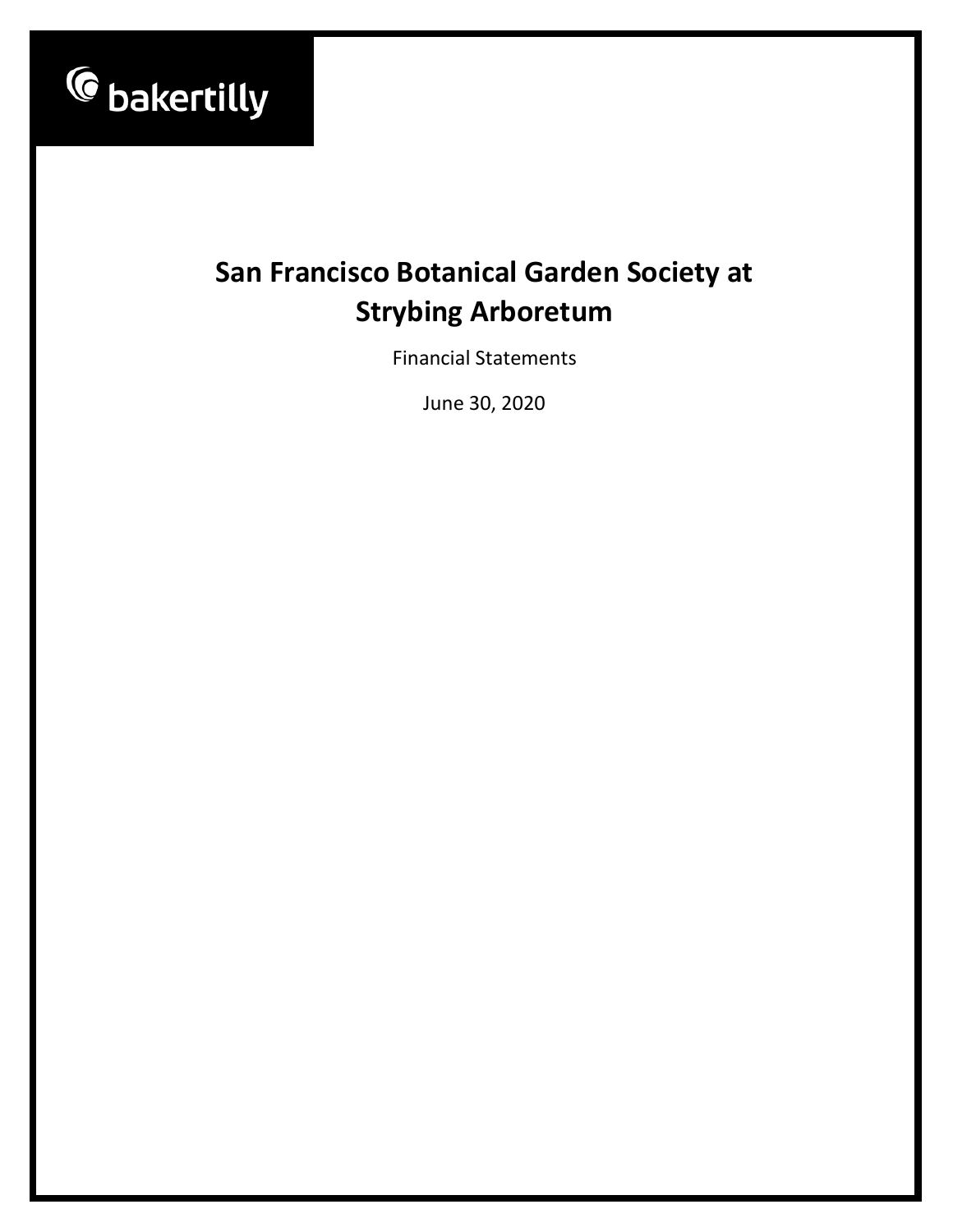# **INDEX TO FINANCIAL STATEMENTS**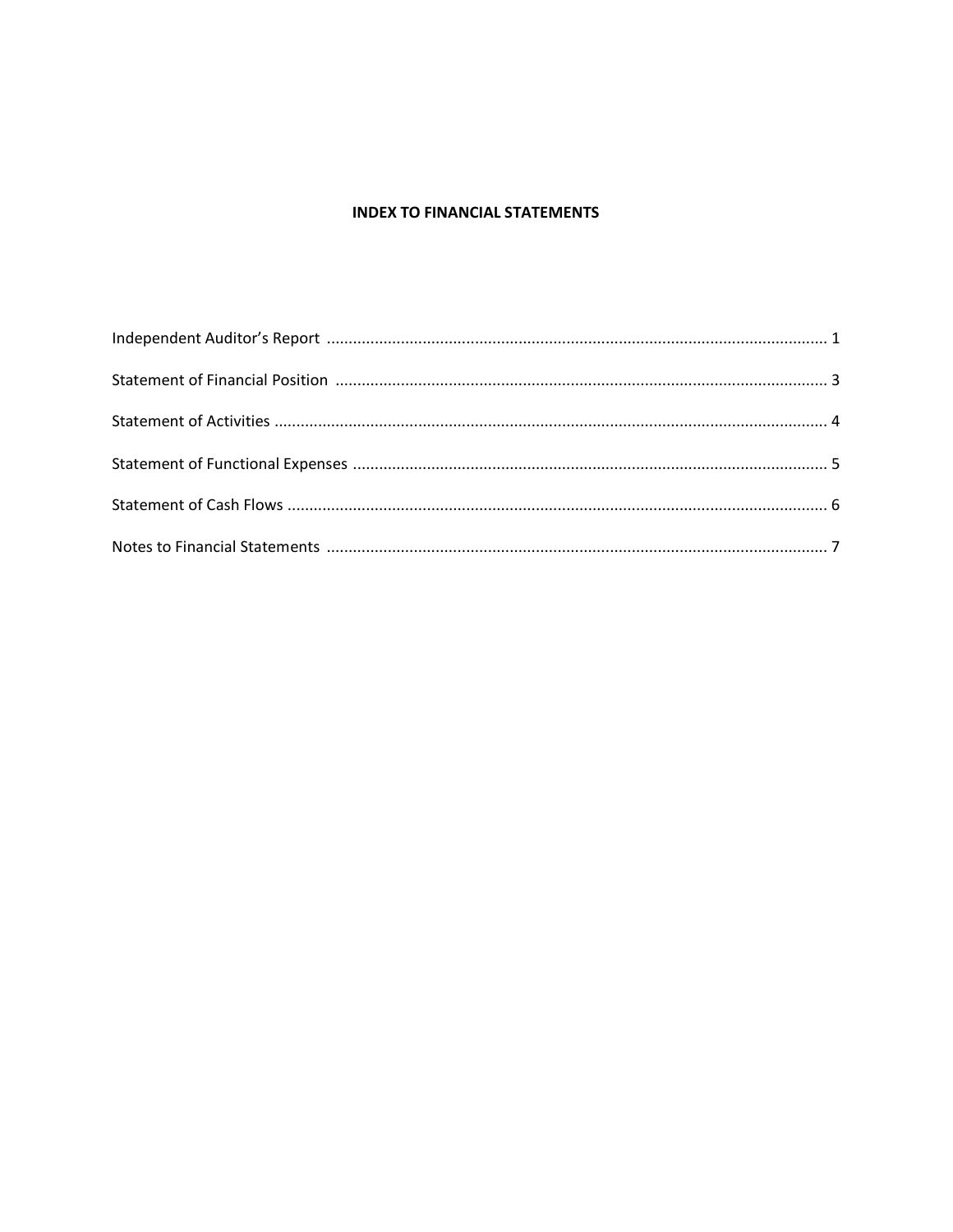

## **INDEPENDENT AUDITOR'S REPORT**

Board of Directors San Francisco Botanical Garden Society at Strybing Arboretum

#### **Report on the Financial Statements**

We have audited the accompanying financial statements of San Francisco Botanical Garden Society at Strybing Arboretum (a non-profit organization) (the "Society"), which comprise the statement of financial position as of June 30, 2020, and the related statements of activities, functional expenses and cash flows for the year then ended, and the related notes to the financial statements.

#### **Management's Responsibility for the Financial Statements**

Management is responsible for the preparation and fair presentation of these financial statements in accordance with accounting principles generally accepted in the United States of America; this includes the design, implementation, and maintenance of internal control relevant to the preparation and fair presentation of financial statements that are free from material misstatement, whether due to fraud or error.

#### **Auditor's Responsibility**

Our responsibility is to express an opinion on these financial statements based on our audit. We conducted our audit in accordance with auditing standards generally accepted in the United States of America. Those standards require that we plan and perform the audit to obtain reasonable assurance about whether the financial statements are free from material misstatement.

An audit involves performing procedures to obtain audit evidence about the amounts and disclosures in the financial statements. The procedures selected depend on the auditor's judgment, including the assessment of the risks of material misstatement of the financial statements, whether due to fraud or error. In making those risk assessments, the auditor considers internal control relevant to the entity's preparation and fair presentation of the financial statements in order to design audit procedures that are appropriate in the circumstances, but not for the purpose of expressing an opinion on the effectiveness of the entity's internal control. Accordingly, we express no such opinion. An audit also includes evaluating the appropriateness of accounting policies used and the reasonableness of significant accounting estimates made by management, as well as evaluating the overall presentation of the financial statements.

We believe that the audit evidence we have obtained is sufficient and appropriate to provide a basis for our audit opinion.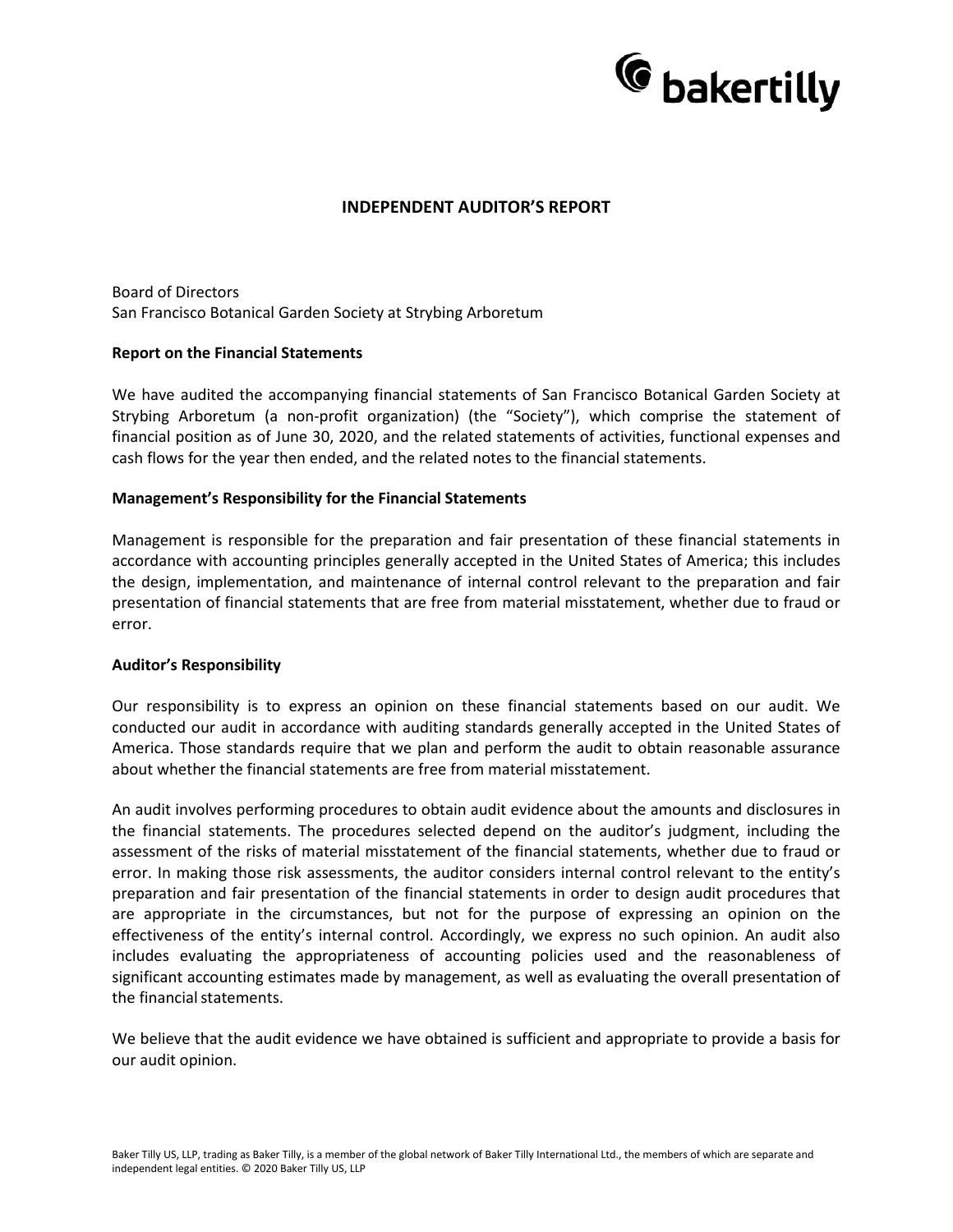

#### **Opinion**

In our opinion, the financial statements referred to above present fairly, in all material respects, the financial position of San Francisco Botanical Garden Society at Strybing Arboretum as of June 30, 2020, and the changes in its net assets and its cash flows for the year then ended in accordance with accounting principles generally accepted in the United States of America.

#### **Report on Summarized Comparative Information**

We have previously audited the Society's financial statements as of and for the year ended June 30, 2019, and we expressed an unmodified audit opinion on those audited financial statements in our report dated November 25, 2019. In our opinion, the summarized comparative information presented herein as of and for the year ended June 30, 2019, is consistent, in all material respects, with the audited financial statements from which it has been derived.

#### **SQUAR MILNER LLP**

Baker Tilly US, LLP

San Francisco, California November 18, 2020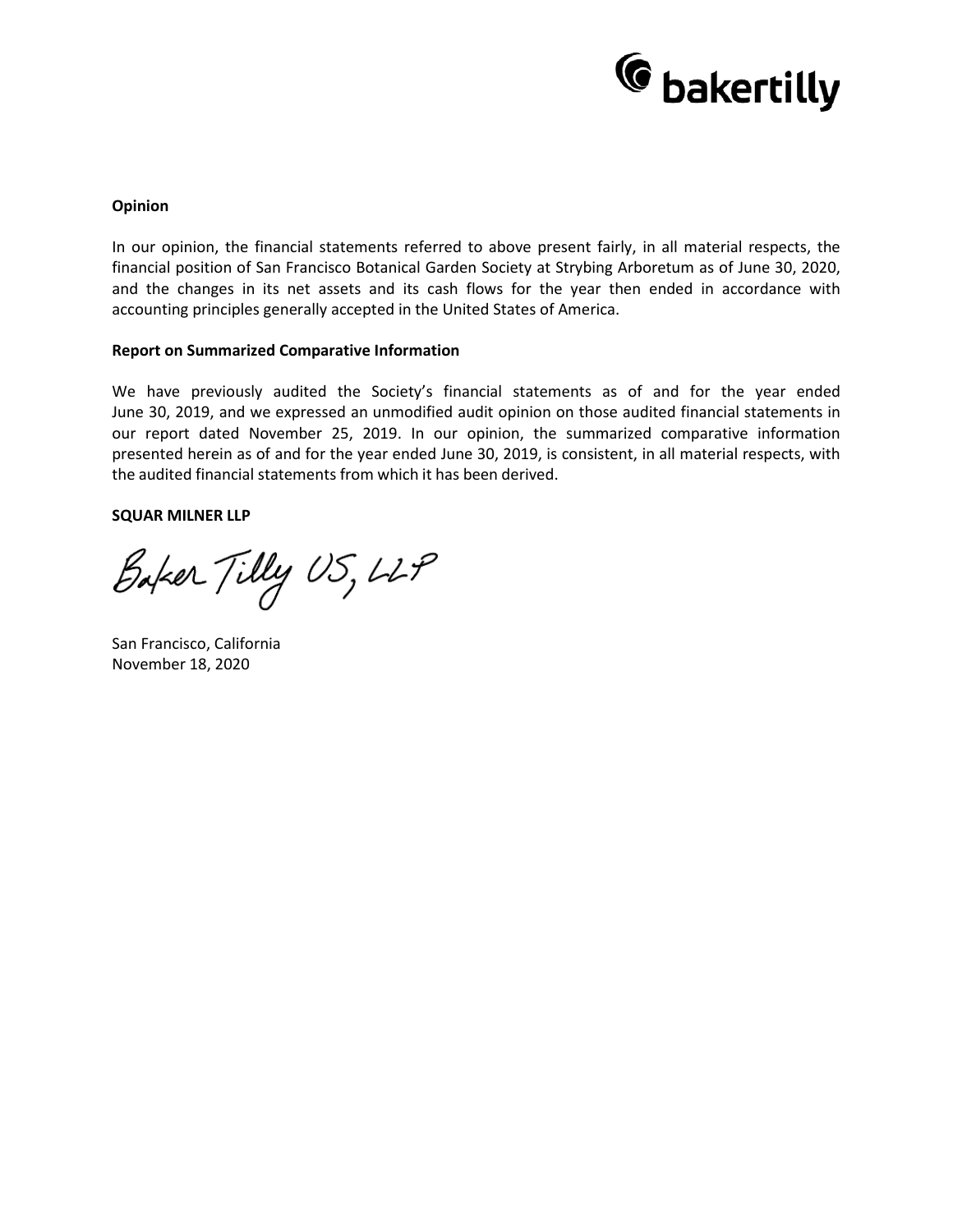# **SAN FRANCISCO BOTANICAL GARDEN SOCIETY AT STRYBING ARBORETUM STATEMENT OF FINANCIAL POSITION June 30, 2020 (With Summarized Comparative Totals for June 30, 2019)**

|                                                                                                                                                                                 | 2020                                                                | 2019                                                               |
|---------------------------------------------------------------------------------------------------------------------------------------------------------------------------------|---------------------------------------------------------------------|--------------------------------------------------------------------|
| <b>ASSETS</b>                                                                                                                                                                   |                                                                     |                                                                    |
| <b>Current Assets</b><br>Cash and cash equivalents<br>Accounts receivable<br>Contributions and grants receivable<br>Promises to give - net<br>Inventory<br>Prepaid expenses     | \$<br>3,922,926<br>97,029<br>127,474<br>121,100<br>22,493<br>52,125 | \$<br>4,464,913<br>96,808<br>16,115<br>98,070<br>13,643<br>201,783 |
| Total current assets                                                                                                                                                            | 4,343,147                                                           | 4,891,332                                                          |
| Property and Equipment - net                                                                                                                                                    | 786,153                                                             | 780,556                                                            |
| <b>Other Assets</b><br>Deposits<br>Promises to give - long term - net<br><b>Total assets</b>                                                                                    | 7,644<br>24,690<br>5,161,634<br>\$                                  | 7,644<br>105,237<br>\$<br>5,784,769                                |
| <b>LIABILITIES AND NET ASSETS</b>                                                                                                                                               |                                                                     |                                                                    |
| <b>Current Liabilities</b><br>Accounts payable<br><b>Accrued liabilities</b><br>Deferred revenue<br>Due to City and County of San Francisco<br><b>Total current liabilities</b> | \$<br>119,038<br>192,280<br>102,258<br>66,425<br>480,001            | \$<br>257,812<br>261,118<br>65,160<br>127,427<br>711,517           |
| <b>Noncurrent Liabilities</b><br>Loan payable                                                                                                                                   | 462,500                                                             |                                                                    |
| <b>Total liabilities</b>                                                                                                                                                        | 942,501                                                             | 711,517                                                            |
| <b>Net Assets</b><br>Without donor restrictions<br>Undesignated<br>Board designated                                                                                             | 2,681,632                                                           | 1,220,935<br>1,907,739                                             |
| Total net assets without donor restrictions                                                                                                                                     | 2,681,632                                                           | 3,128,674                                                          |
| With donor restrictions<br>Purpose and time restrictions<br>Perpetual in nature                                                                                                 | 1,495,001<br>42,500                                                 | 1,902,078<br>42,500                                                |
| Total net assets with donor restrictions                                                                                                                                        | 1,537,501                                                           | 1,944,578                                                          |
| Total net assets                                                                                                                                                                | 4,219,133                                                           | 5,073,252                                                          |
| Total liabilities and net assets                                                                                                                                                | 5,161,634                                                           | 5,784,769<br>\$.                                                   |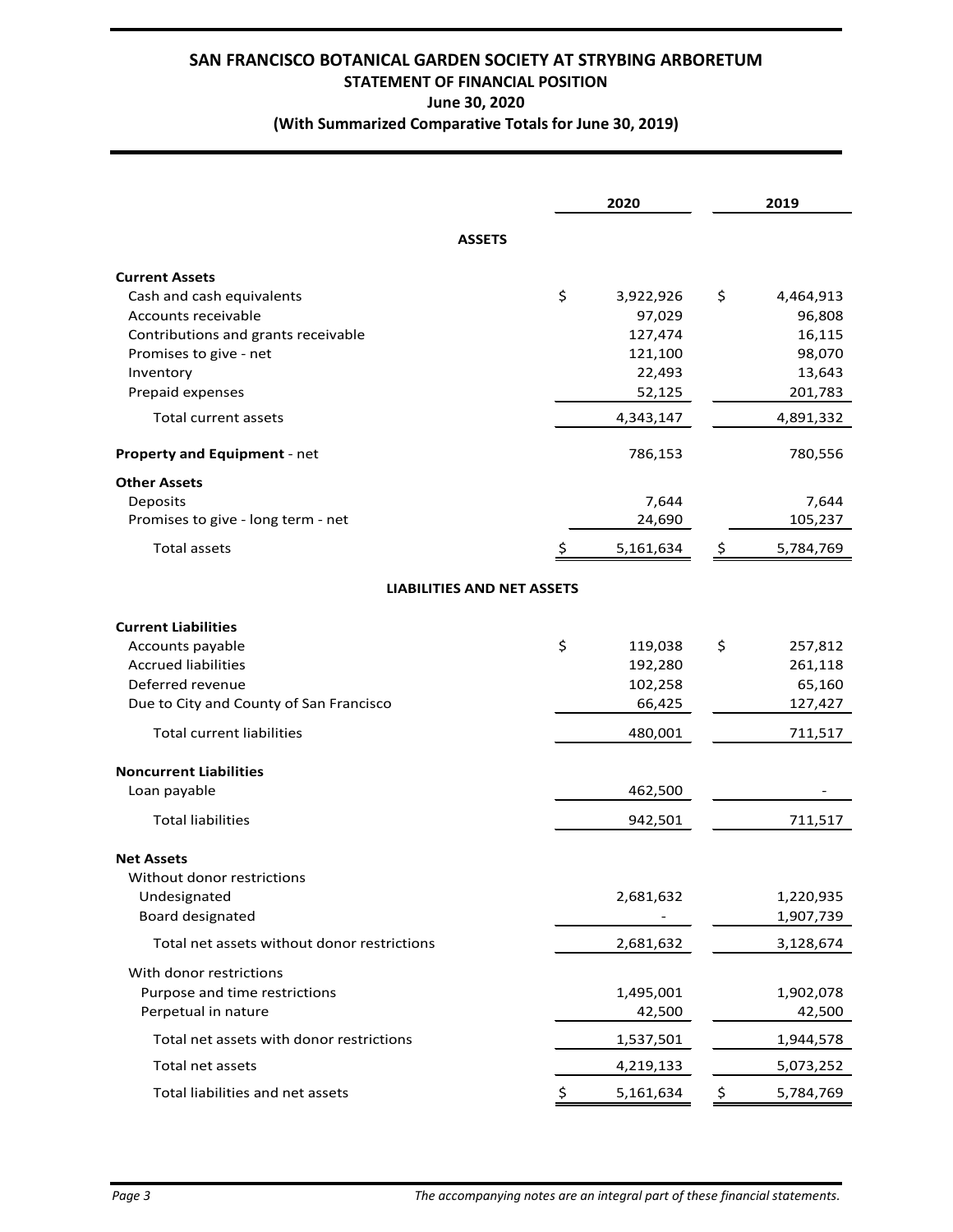# **SAN FRANCISCO BOTANICAL GARDEN SOCIETY AT STRYBING ARBORETUM STATEMENT OF ACTIVITIES For the Year Ended June 30, 2020 (With Summarized Comparative Totals for June 30, 2019)**

|                                                             | 2020 |                               |                            |             |       |            |      | 2019        |
|-------------------------------------------------------------|------|-------------------------------|----------------------------|-------------|-------|------------|------|-------------|
|                                                             |      | Without Donor<br>Restrictions | With Donor<br>Restrictions |             | Total |            |      | Total       |
| <b>REVENUE AND SUPPORT</b>                                  |      |                               |                            |             |       |            |      |             |
| Grants and contributions                                    | \$   | 878,447                       | $\ddot{\mathsf{S}}$        | 929,329     | \$    | 1,807,776  | - \$ | 1,685,694   |
| In-kind contributions                                       |      | 219,111                       |                            |             |       | 219,111    |      | 278,147     |
| <b>Bequests</b>                                             |      | 436,232                       |                            |             |       | 436,232    |      | 64,866      |
| Non-resident admissions - allocated                         |      |                               |                            |             |       |            |      |             |
| to San Francisco Botanical Garden Society                   |      | 691,388                       |                            |             |       | 691,388    |      | 742,200     |
| Nursery and store sales - net of cost of sales of           |      |                               |                            |             |       |            |      |             |
| \$104,621 in 2020 and \$119,573 in 2019                     |      | 225,053                       |                            |             |       | 225,053    |      | 371,763     |
| Annual fundraising luncheon - net of direct expenses of \$0 |      |                               |                            |             |       |            |      |             |
| in 2020 and \$124,020 in 2019                               |      |                               |                            |             |       |            |      | 314,568     |
| Flower Piano at Night ticket sales                          |      | 295,736                       |                            |             |       | 295,736    |      | 306,117     |
| Memberships                                                 |      | 289,543                       |                            |             |       | 289,543    |      | 247,816     |
| Public programming                                          |      | 127,041                       |                            |             |       | 127,041    |      | 88,610      |
| Private rentals                                             |      | 1,493                         |                            |             |       | 1,493      |      |             |
| Realized and unrealized (loss) gain from investments        |      | (5,008)                       |                            |             |       | (5,008)    |      | 14,084      |
| Interest and dividends                                      |      | 432                           |                            |             |       | 432        |      | 19,333      |
| Other income                                                |      | 130,417                       |                            |             |       | 130,417    |      | 53,061      |
| Net assets released from program restrictions               |      | 1,336,406                     |                            | (1,336,406) |       |            |      |             |
| Total revenue and support                                   |      | 4,626,291                     |                            | (407, 077)  |       | 4,219,214  |      | 4,186,259   |
| <b>EXPENSES</b>                                             |      |                               |                            |             |       |            |      |             |
| Programs and activities                                     |      | 4,076,515                     |                            |             |       | 4,076,515  |      | 4,474,530   |
| Fundraising and development                                 |      | 585,673                       |                            |             |       | 585,673    |      | 596,834     |
| Management and general                                      |      | 411,145                       |                            |             |       | 411,145    |      | 464,370     |
| Total expenses                                              |      | 5,073,333                     |                            |             |       | 5,073,333  |      | 5,535,734   |
| <b>CHANGE IN NET ASSETS</b>                                 |      | (447, 042)                    |                            | (407, 077)  |       | (854, 119) |      | (1,349,475) |
| NET ASSETS - beginning of the year                          |      | 3,128,674                     |                            | 1,944,578   |       | 5,073,252  |      | 6,422,727   |
| Net assets - end of year                                    | \$   | 2,681,632                     | \$                         | 1,537,501   | \$    | 4,219,133  | \$   | 5,073,252   |

*Page 4 The accompanying notes are an integral part of these financial statements.*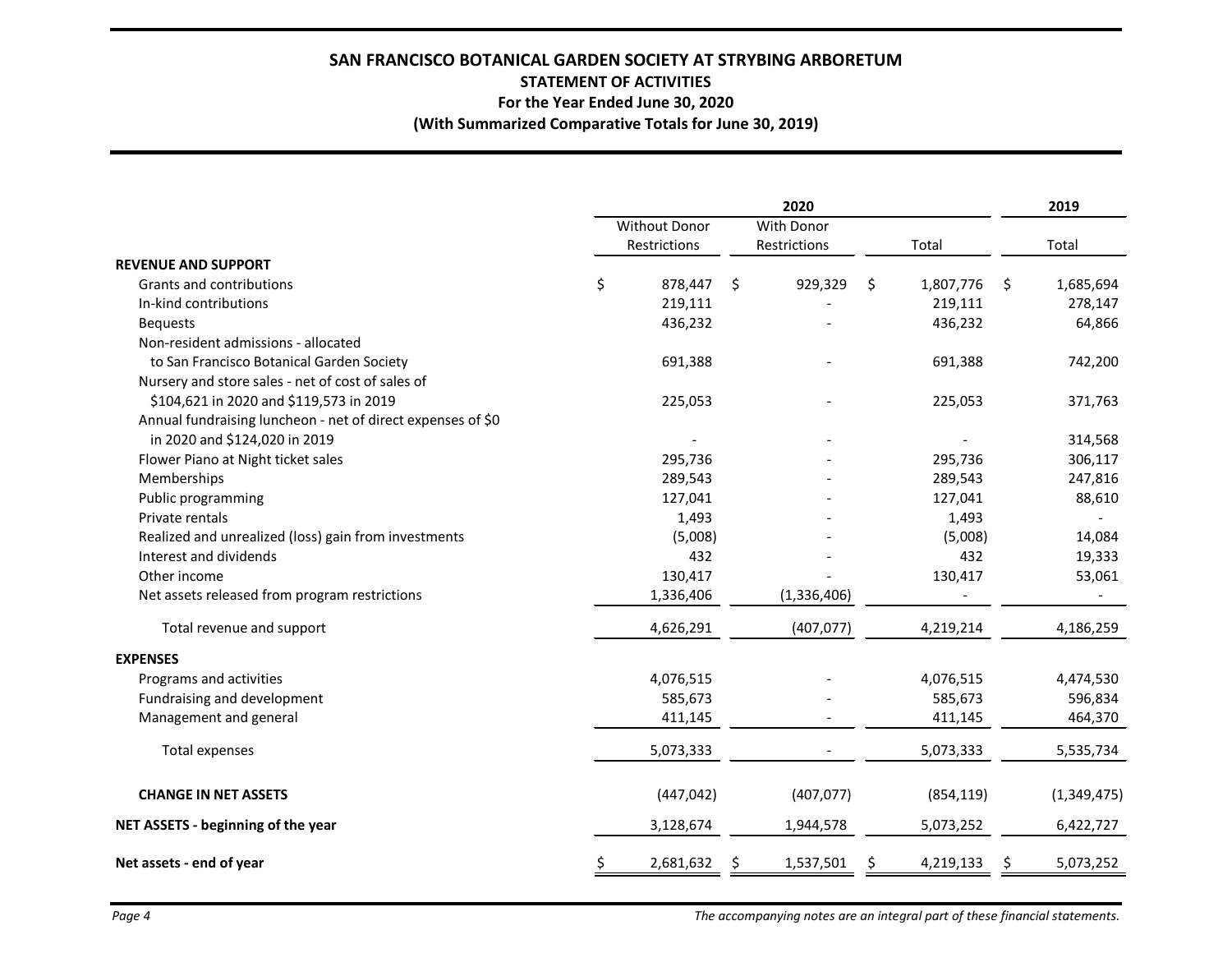# **SAN FRANCISCO BOTANICAL GARDEN SOCIETY AT STRYBING ARBORETUM STATEMENTS OF FUNCTIONAL EXPENSES For the Year Ended June 30, 2020 With Summarized Comparative Totals for June 30, 2019**

|                                                | 2020         |                   |                 |             |            |             | 2019 |            |                 |
|------------------------------------------------|--------------|-------------------|-----------------|-------------|------------|-------------|------|------------|-----------------|
|                                                | Programs and |                   | Fundraising and |             | Management |             |      |            |                 |
|                                                |              | <b>Activities</b> |                 | Development |            | and General |      | Total      | Total           |
| <b>Salaries</b>                                | \$           | 1,521,591         | \$              | 341,999     | \$         | 243,722     | \$   | 2,107,312  | \$<br>2,251,961 |
| Employee benefits                              |              | 123,426           |                 | 26,179      |            | 19,009      |      | 168,614    | 199,235         |
| Payroll taxes                                  |              | 117,888           |                 | 11,857      |            | 16,938      |      | 146,683    | 181,677         |
| Garden projects and maintenance                |              | 826,654           |                 |             |            |             |      | 826,654    | 1,097,852       |
| Outside services                               |              | 486,548           |                 | 51,226      |            | 31,375      |      | 569,149    | 544,245         |
| In-kind gifts - media                          |              | 198,206           |                 |             |            |             |      | 198,206    | 217,667         |
| In-kind gifts - rent                           |              | 6,629             |                 |             |            | 1,772       |      | 8,401      |                 |
| In-kind gifts - fundraising                    |              |                   |                 |             |            |             |      |            | 43,527          |
| In-kind gifts - other                          |              | 11,847            |                 | 657         |            |             |      | 12,504     | 16,953          |
| Program supplies and other purchases           |              | 164,669           |                 | 50,788      |            | 121         |      | 215,578    | 253,272         |
| Information technology and systems maintenance |              | 121,794           |                 | 65,938      |            | 14,116      |      | 201,848    | 171,292         |
| Promotions and publications                    |              | 176,940           |                 |             |            | 160         |      | 177,100    | 138,677         |
| Occupancy and security                         |              | 105,027           |                 | 5,511       |            | 10,717      |      | 121,255    | 125,309         |
| Cost of sales                                  |              | 104,621           |                 |             |            |             |      | 104,621    | 119,573         |
| Office expense                                 |              | 52,542            |                 | 3,238       |            | 6,050       |      | 61,830     | 72,447          |
| <b>Bad debts</b>                               |              | 44,350            |                 |             |            |             |      | 44,350     | 900             |
| Depreciation                                   |              |                   |                 |             |            | 38,329      |      | 38,329     | 34,504          |
| Telephone                                      |              | 24,275            |                 | 1,075       |            | 1,994       |      | 27,344     | 27,915          |
| Recruitment and staff development              |              | 3,846             |                 | 1,021       |            | 16,777      |      | 21,644     | 8,843           |
| Insurance                                      |              | 19,549            |                 | 946         |            | 4,600       |      | 25,095     | 21,431          |
| Dues and subscriptions                         |              | 5,261             |                 | 5,242       |            | 586         |      | 11,089     | 17,414          |
| Postage                                        |              | 6,562             |                 | 4,208       |            | 223         |      | 10,993     | 14,190          |
| Travel                                         |              | 3,248             |                 | 1,167       |            | 166         |      | 4,581      | 11,204          |
| Conferences and meetings                       |              | 2,197             |                 | 772         |            | 190         |      | 3,159      | 7,437           |
| Cost of special events                         |              |                   |                 |             |            |             |      |            | 124,020         |
| Other                                          |              | 53,466            |                 | 13,849      |            | 4,300       |      | 71,615     | 77,782          |
| Total expenses by function                     |              | 4,181,136         |                 | 585,673     |            | 411,145     |      | 5,177,954  | 5,779,327       |
| Less expenses with revenues                    |              |                   |                 |             |            |             |      |            |                 |
| on the statement of activities                 |              |                   |                 |             |            |             |      |            |                 |
| Cost of sales                                  |              | (104, 621)        |                 |             |            |             |      | (104, 621) | (119, 573)      |
| Cost of special events                         |              |                   |                 |             |            |             |      |            | (124, 020)      |
| Total expenses                                 | \$           | 4,076,515         | \$              | 585,673     | \$         | 411,145     | \$   | 5,073,333  | \$<br>5,535,734 |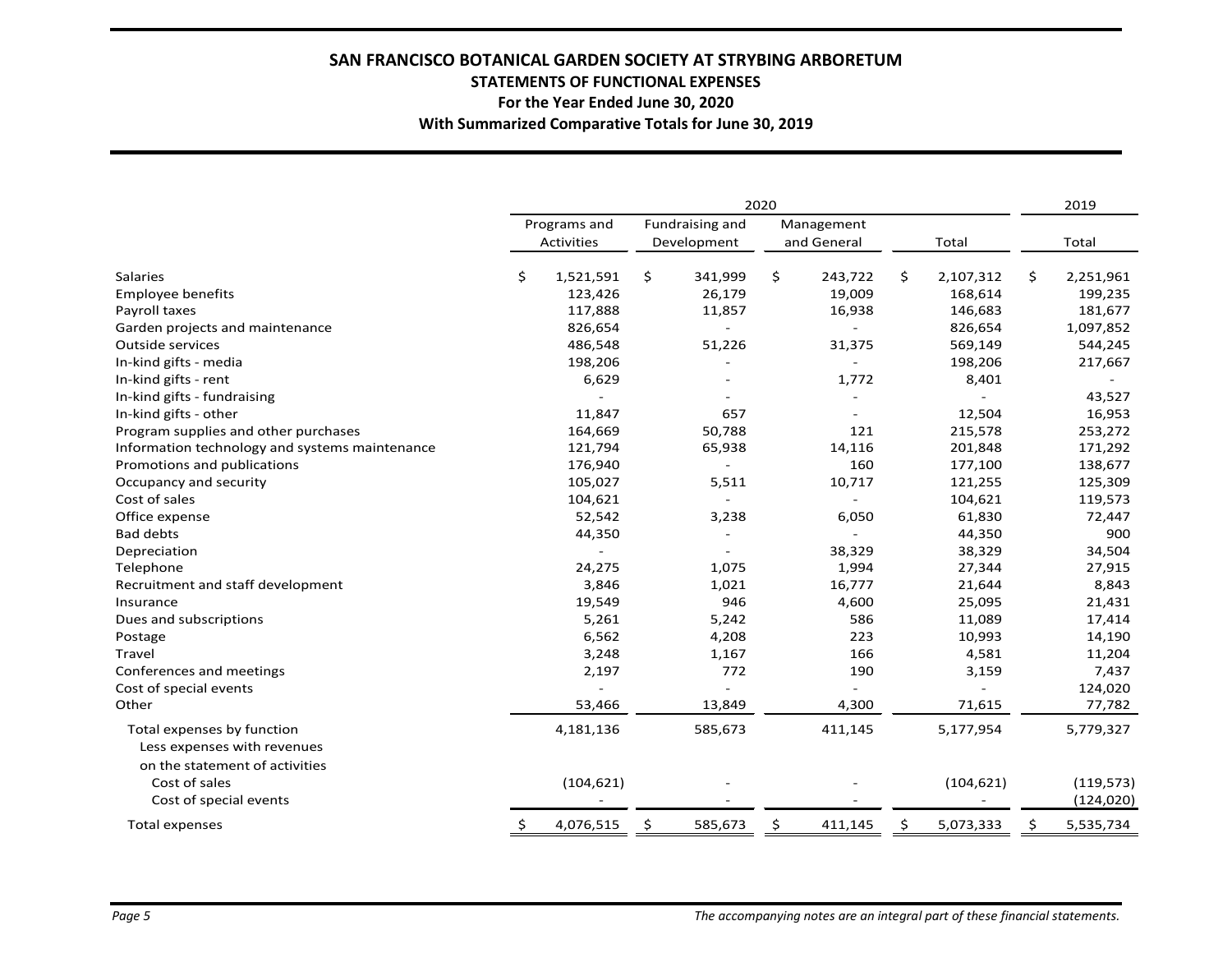# **SAN FRANCISCO BOTANICAL GARDEN SOCIETY AT STRYBING ARBORETUM STATEMENT OF CASH FLOWS For the Year Ended June 30, 2020 (With Comparative Totals for June 30, 2019)**

|                                                           | 2020             | 2019 |             |  |
|-----------------------------------------------------------|------------------|------|-------------|--|
| <b>CASH FLOWS FROM OPERATING ACTIVITIES</b>               |                  |      |             |  |
| Change in net assets                                      | \$<br>(854, 119) | \$   | (1,349,475) |  |
| Adjustments to reconcile change in net assets to net cash |                  |      |             |  |
| provided by (used in) operating activities:               |                  |      |             |  |
| Depreciation                                              | 38,329           |      | 34,504      |  |
| Net realized and unrealized gain from investments         |                  |      | (14,084)    |  |
| Changes in operating assets and liabilities:              |                  |      |             |  |
| Accounts receivable                                       | (221)            |      | (26, 913)   |  |
| Contributions and grants receivable                       | (111, 359)       |      | (12, 625)   |  |
| Promises to give - net                                    | 57,517           |      | 516,760     |  |
| Inventory                                                 | (8,850)          |      | 99          |  |
| Prepaid expenses                                          | 149,658          |      | (67, 534)   |  |
| Accounts payable                                          | (138, 774)       |      | 118,319     |  |
| <b>Accrued liabilities</b>                                | (68, 838)        |      | 23,271      |  |
| Deferred revenue                                          | 37,098           |      | 8,825       |  |
| Due to City and County of San Francisco                   | (61,002)         |      | 8,640       |  |
| Net cash used in operating activities                     | (960, 561)       |      | (760, 213)  |  |
| <b>CASH FLOWS FROM INVESTING ACTIVITIES</b>               |                  |      |             |  |
| Purchases of investments                                  |                  |      | (19, 333)   |  |
| Proceeds from sale of investments                         |                  |      | 4,151,518   |  |
| Purchases of property and equipment                       | (43, 926)        |      | (41, 256)   |  |
| Net cash (used in) provided by investing activities       | (43, 926)        |      | 4,090,929   |  |
| <b>CASH FLOWS PROVIDED BY FINANCING ACTIVITIES</b>        |                  |      |             |  |
| Proceeds from loan payable                                | 462,500          |      |             |  |
| Net cash provided by financing activities                 | 462,500          |      |             |  |
| NET INCREASE IN CASH AND CASH EQUIVALENTS                 | (541, 987)       |      | 3,330,716   |  |
| CASH AND CASH EQUIVALENTS - beginning of year             | 4,464,913        |      | 1,134,197   |  |
| CASH AND CASH EQUIVALENTS - end of year                   | \$<br>3,922,926  | \$   | 4,464,913   |  |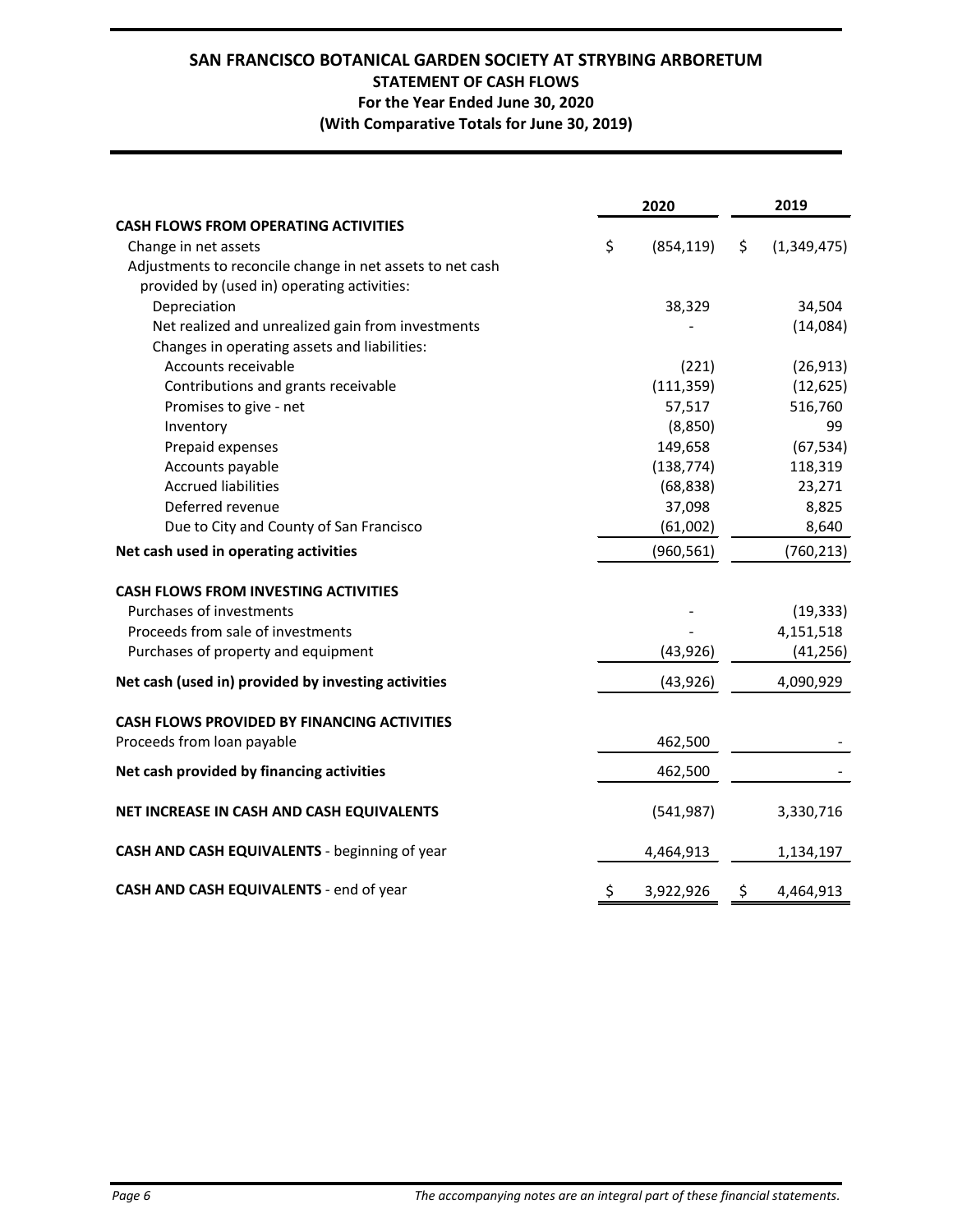#### **1. NATURE OF ORGANIZATION**

San Francisco Botanical Garden Society at Strybing Arboretum (the "Society") is a California non-profit corporation organized in 1955 as the support organization for San Francisco Botanical Garden at Strybing Arboretum (the "Garden"). The 55-acre Garden is located in Golden Gate Park in San Francisco, California and is operated and managed by the Society in collaboration with the City and County of San Francisco and its Recreation and Parks Department. The Society's mission is to build communities of support for the Garden and expand people's understanding and appreciation of plants. The Society is a member-supported organization. It reaches more than 13,000 children a year through its youth education programs, operates the Helen Crocker Russell Library of Horticulture, provides docent training and free daily guided walks to the public, sponsors other educational and community programming, conducts marketing and outreach, manages visitor services and volunteer programs, and operates the Garden Bookstore. The Society also funds and helps to supervise Garden improvements, provides curatorial and plant collection management services, and propagates plants for the Garden and for sale to the public.

## **2. SUMMARY OF SIGNIFICANT ACCOUNTING POLICIES**

## *Basis of Accounting*

The Society prepares its financial statements on an accrual basis of accounting in accordance with accounting principles generally accepted in the United States of America for Not-for-Profit Organizations ("U.S. GAAP").

## *Basis of Presentation*

The Society reports information regarding its financial position and activities based on existence or absence of donor-imposed restrictions. Accordingly, net assets and changes therein are classified and reported as follows:

#### *Net assets without donor restrictions*

Net assets available for use in general operations and not subject to donor (or certain grantor) restrictions. The Board of Directors has designated a portion of these net assets for the library and longterm maintenance of the Garden.

#### *Net assets with donor restrictions*

Net assets subject to donor (or certain grantor) imposed restrictions. Some donor-imposed restrictions are temporary in nature, such as those that will be met by the passage of time or other events specified by the donor. Other donor-imposed restrictions are perpetual in nature, where the donor stipulates that resources be maintained in perpetuity. Donor-imposed restrictions are released when a restriction expires, that is, when the stipulated time has elapsed, when the stipulated purpose for which the resource was restricted has been fulfilled, or both.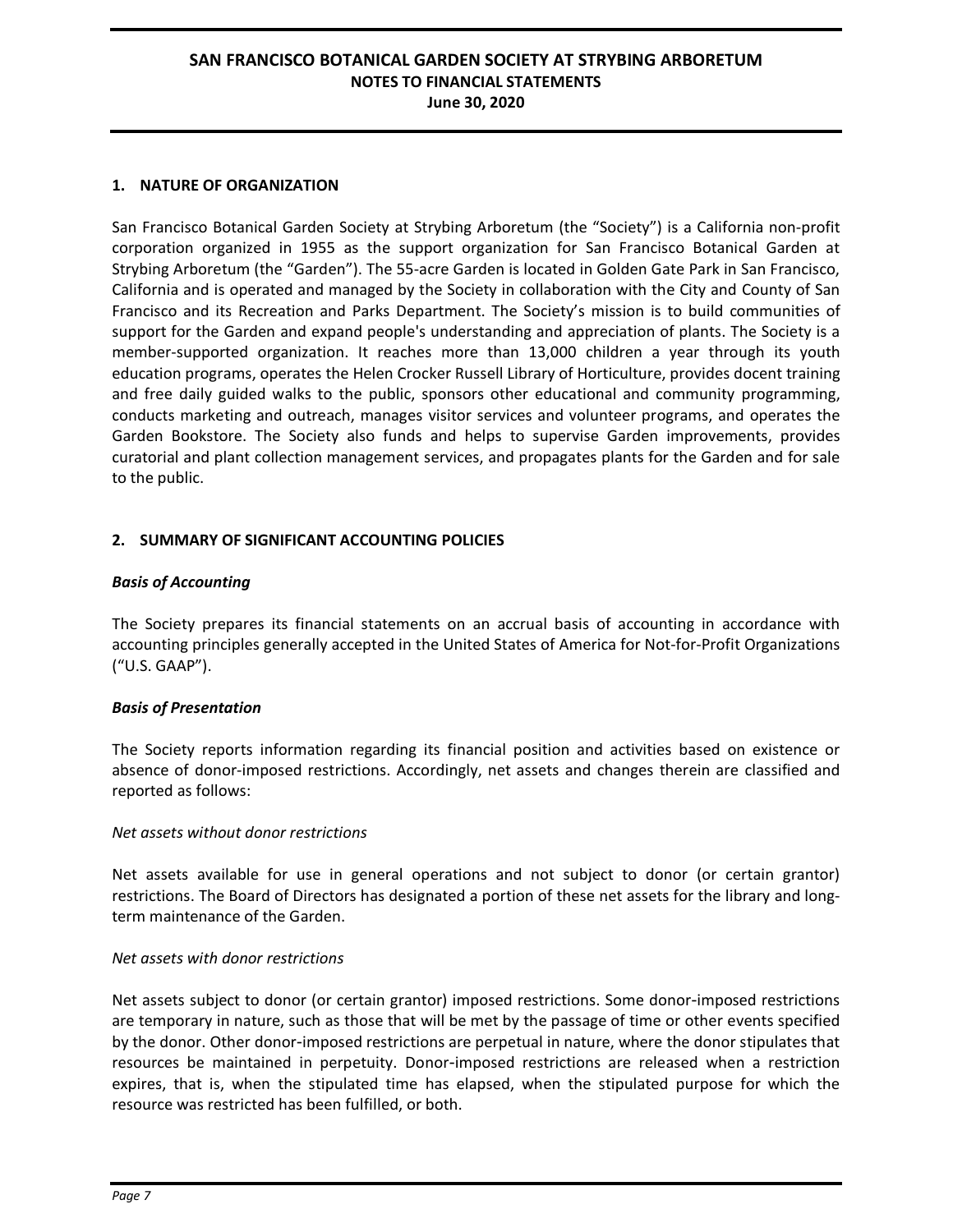## **2. SUMMARY OF SIGNIFICANT ACCOUNTING POLICIES** (continued)

#### *Use of Estimates*

The preparation of financial statements in conformity with U.S. GAAP requires management to make estimates and assumptions that affect the reported amounts of assets and liabilities and disclosure of contingent assets and liabilities at the date of the financial statements and the reported amounts of revenues and expenses during the reporting period. Actual results could differ from those estimates.

#### *Concentrations of Credit Risk*

Financial instruments that potentially subject the Society to concentrations of credit risk consist principally of cash and cash equivalents. Risks associated with cash and cash equivalents are mitigated by banking with creditworthy institutions. Such balances with any one institution may, at times, be in excess of federally insured amounts (currently \$250,000 per depositor). The Society has not experienced any losses in such accounts and believes it is not exposed to any significant credit risk.

#### *Cash and Cash Equivalents*

The Society has defined cash and cash equivalents as petty cash, cash in banks, and cash held in money market accounts.

#### *Accounts Receivable*

Accounts receivable are stated at the amount management expects to collect from outstanding balances. The allowance for doubtful accounts reflects management's best estimate of the accounts that will not be collected based on historical experience and an evaluation of the outstanding receivable at the end of the year. At June 30, 2020, the Society determined that the accounts were fully collectible.

#### *Inventory*

Inventory consists of bookstore merchandise carried at the lower of cost or net realizable value. Cost is determined on a weighted average cost basis.

#### *Property and Equipment*

The Society capitalizes property and equipment with a cost or fair value in excess of \$1,000 and an estimated useful life in excess of one year. Property and equipment is carried at cost or, if donated, at the estimated fair value on the date of gift. Repairs and maintenance are charged to expense as incurred. Property and equipment are depreciated using the straight-line method over the estimated useful lives of the assets, ranging from 5 to 27.5 years. The costs of plants, planting and other improvements to the Garden are charged to expense as incurred.

The library collection is considered to be inexhaustible, therefore, library books and related materials are not depreciated.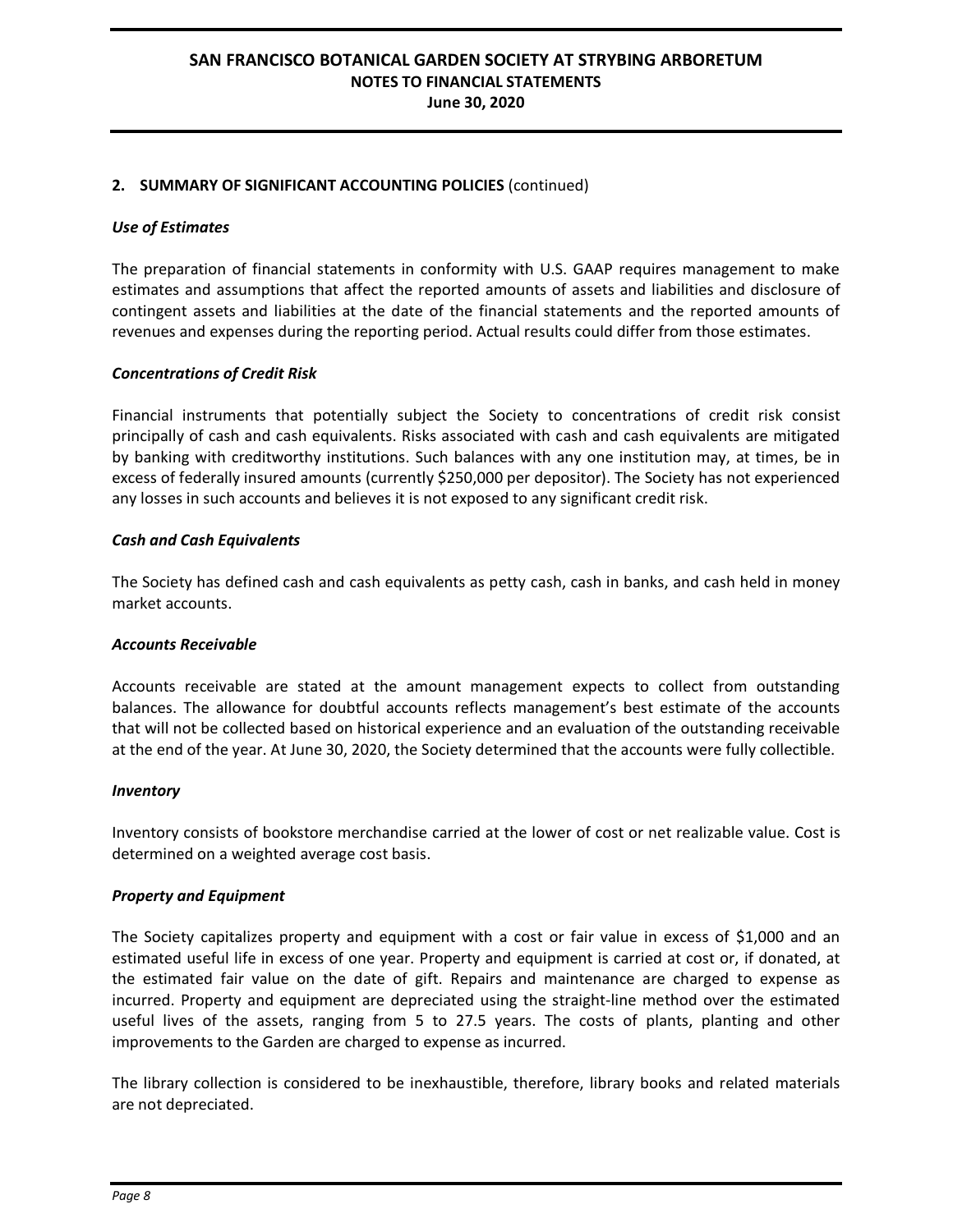## **2. SUMMARY OF SIGNIFICANT ACCOUNTING POLICIES** (continued)

#### *Revenue Recognition*

#### *Grants and Contributions*

The Society recognizes unconditional gifts and pledges in the period notified and as a current or noncurrent asset depending on the form and term of the promised payments; such receivables and pledges are subject to an allowance for uncollectible amounts. The Society records promises to give, if expected to be collected beyond one year, at their discounted net present value, at June 30, 2020. When applicable, the changes from period to period in the discounted present value are recorded as contribution revenue.

Grants and contributions, including unconditional promises to give, are recognized when received as net assets without donor restrictions or net assets with donor restrictions, depending on the existence and/or nature of any donor-imposed restrictions. When a restriction expires (that is, when a stipulated time restriction ends or purpose restriction is accomplished), net assets with donor restrictions are reclassified to net assets without donor restrictions and reported in the statements of activities as net assets released from restrictions. Conditional promises, such as matching grants, are not recognized until they become unconditional, that is, until all conditions on which they depend are substantially met.

#### *Memberships*

Membership with the Society is based on level of donation and membership gifts are recognized when received as contributions without donor restrictions.

#### *Deferred Revenue*

Deferred revenue consists of ticket sales for events occurring subsequent to year-end.

#### *In-Kind Contributions*

A substantial number of unpaid volunteers have made significant contributions of time to various departments and programs of the Society. During the years ended June 30, 2020, the Society was provided significant unpaid volunteer services which are not reflected in the accompanying financial statements as they do not meet the criteria for recognition in accordance with accounting principles generally accepted in the United States.

Breakdown of in-kind contributions for the year ended June 30, 2020 are as follows:

| Rent<br>Other |   | 8,401<br>12,504 |
|---------------|---|-----------------|
|               | Ś | 219,111         |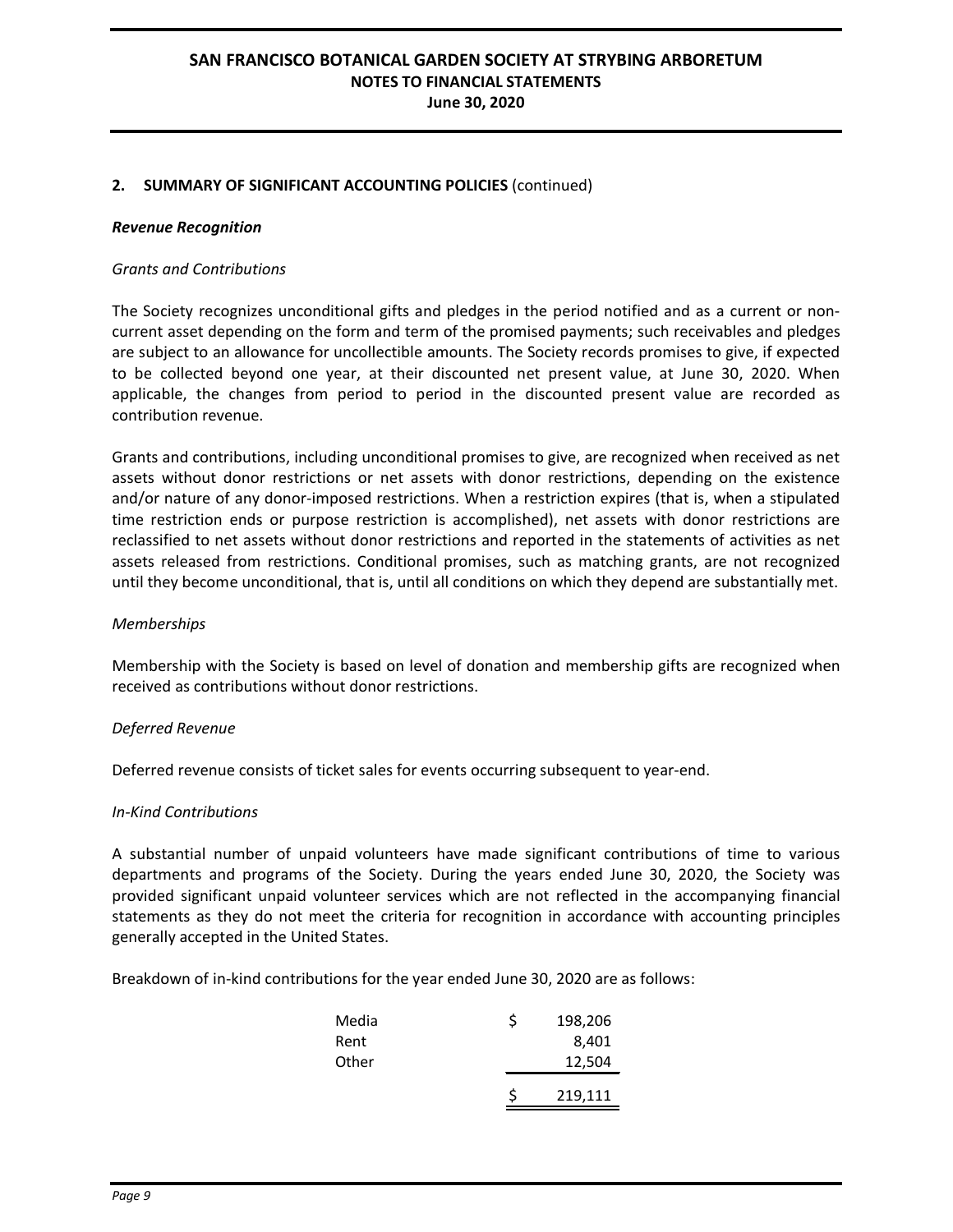## **2. SUMMARY OF SIGNIFICANT ACCOUNTING POLICIES** (continued)

#### *Revenue Recognition* (continued)

#### *Nonresident Admissions*

Effective August 2010, the City and County of San Francisco began to charge an admission fee to non-San Francisco residents. The Society collects and remits the admissions to the City and County of San Francisco Recreation and Park Commission. During the year ended June 30, 2020, the Society collected \$978,965 in non-resident admission fees. Under its Lease and Management Agreement with the City (see Note 11), a portion of the admissions revenue is allocated to the Society to reimburse its authorized collection expenses and to fund up to \$287,573 per year (subject to CPI increases every five years) for education and community outreach. Revenue allocated to the Society totaled \$691,388 for the year ended June 30, 2020. At June 30, 2020, non-resident admissions fees collected by the Society and due to the City and County of San Francisco amounted to \$66,425.

#### *Functional Allocation of Expenses*

The costs of providing the Society's various programs and other activities have been summarized on a functional basis in the statement of activities. The statement of functional expenses presents the natural classification detail of expenses by function. Accordingly, certain costs have been allocated among the programs and supporting services based on estimates of time and usage.

The Society treats certain indirect costs associated with the promotion of its programming as programrelated in its presentation of the functional allocation of expenses. The Society's mission is to build communities of support for the Garden and cultivate the bond between people and plants. Therefore, the resources utilized to bring people to and engage with the Garden are direct program costs of the Society in fulfilling its mission. As a result, the marketing and outreach expenses of the Society in promotion of the Garden's programs constitute a program expense in the statement of functional expenses.

#### *Income Taxes*

The Society is exempt from federal and state income taxes under Internal Revenue Code Section 501(c)(3) and California Revenue and Taxation Code Section 23701d. Accordingly, no provision has been made for income taxes in the accompanying financial statements.

Each year, management considers whether the Society has engaged in any activities that could affect the Society's income tax status or result in taxable income. Management believes that any positions the Society has taken are supported by substantial authority and would more likely than not be sustained upon examination by the applicable taxing authority. Accordingly, there are no potential liabilities to be recorded or disclosed in the financial statements.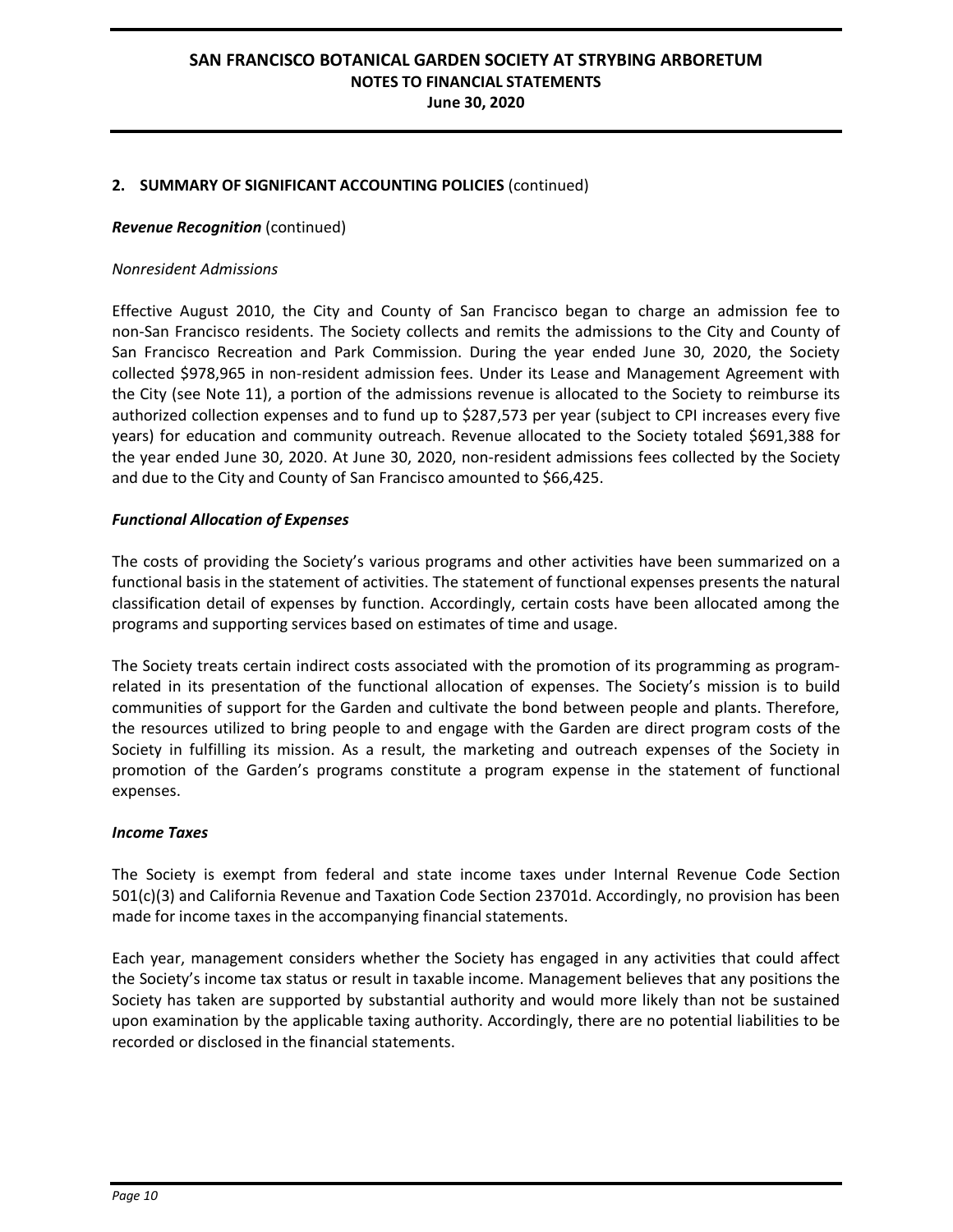## **2. SUMMARY OF SIGNIFICANT ACCOUNTING POLICIES** (continued)

## *Recently Issued Accounting Standards*

In May 2014, the Financial Accounting Standards Board ("FASB") issued Accounting Standards Update ("ASU") 2014-09, *Revenue from Contracts with Customers* (Topic 606) ("ASU 2014-09"). The new standard is based on principles that govern the recognition of revenue at an amount an entity expects to be entitled when products or services are transferred to customers. The new standard will be effective for the Society for the year ending June 30, 2021.

The FASB issued ASU No. 2016-02, *Leases* (Topic 842) ("ASU 2016-02") for lease accounting to increase transparency and comparability among companies by requiring the recognition of lease assets and lease liabilities by lessees. The new standard will be effective for the Society for the year ending June 30, 2023, and early adoption is permitted.

The FASB issued ASU No. 2020-05, R*evenue from Contracts with Customers* (Topic 606) and *Leases* (Topic 842) – *Effective Dates for Certain Entities* ("ASU 2020-05") to defer the effective dates of the ASU 2014-09 and ASU 2016-02 to provide immediate, near-term relief for certain entities for whom these updates are either currently effective or imminently effective. The deferral of the effective dates of ASU 2014-09 and ASU 2016-02 is reflected in the above paragraphs.

# **3. NEWLY ADOPTED ACCOUNTING PRONOUNCEMENTS**

In June 2018, the FASB issued ASU 2018-08, *Clarifying the Scope and Accounting Guidance for Contributions Received and Contributions Made* (Topic 958). The ASU clarified and improved the scope and accounting guidance around contributions of cash and other assets received and made by all entities, including business entities. The ASU assists entities in (1) evaluating whether transactions should be accounted for as contributions (nonreciprocal transactions), or as exchange (reciprocal) transactions and (2) determining whether a contribution is conditional or unconditional.

Following the adoption of ASU 2018-08, under the modified prospective method effective July 1, 2019, the Society recognized an additional \$30,000 of grants and contributions in its statement of activities for the year ended June 30, 2020. Likewise, contributions and grants receivable amounting to \$30,000 were recognized in the statement of financial position as of June 30, 2020.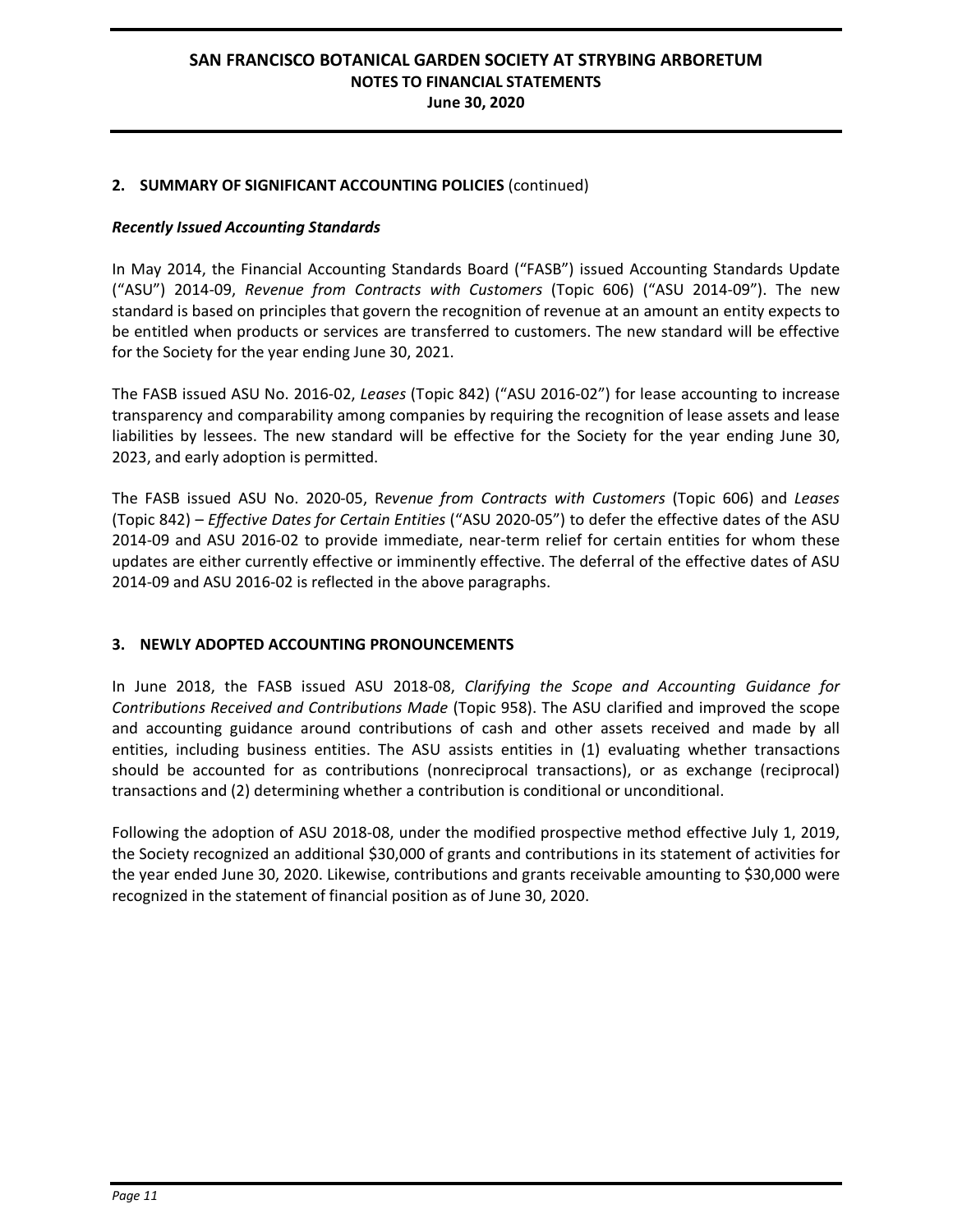#### **4. LIQUIDITY AND AVAILABILITY OF FINANCIAL ASSETS**

San Francisco Botanical Garden Society strives to maintain liquid financial assets sufficient to cover 90 days of general expenditures.

The following table reflects the Society's financial assets as of June 30, 2020, reduced by amounts not available to meet general expenditures within one year of the financial statement position date due to contractual restrictions or internal board designations. Amounts not available may include certain board-designated special project funds intended for board initiatives not considered in the annual operating budget. In the event the need arises to utilize these funds for liquidity purposes, the reserves could be drawn through board resolution. Amounts not available may also include net assets with donor restrictions, as well as funds that are perpetual in nature, reflecting several small endowments.

| Financial assets at year-end                                            |                 |
|-------------------------------------------------------------------------|-----------------|
| Cash and cash equivalents                                               | \$<br>3,922,926 |
| Accounts receivable                                                     | 97,029          |
| Contributions and grants receivable                                     | 127,474         |
| Promises to give - net                                                  | 145,790         |
| Total financial assets at year-end                                      | 4,293,219       |
| Net assets with donor restrictions -                                    |                 |
| Purpose and time restrictions                                           | (1,495,001)     |
| Perpetual in nature                                                     | (42,500)        |
| Due to City and County of San Francisco                                 | (66, 425)       |
| Financial assets available for general expenses over the next 12 months | 2,689,293       |

## **5. PROMISES TO GIVE - NET**

Promises to give include annual pledges and pledges restricted by the donors for various purposes. At June 30, 2020, promises to give are restricted for the following purposes:

|                          | Due within 2 to 5 |                          |  |          |   |          |  |  |  |  |
|--------------------------|-------------------|--------------------------|--|----------|---|----------|--|--|--|--|
|                          |                   | Due within 1 year        |  | vears    |   | Total    |  |  |  |  |
| <b>New Nursery</b>       |                   | 96,100                   |  | 6,000    | S | 102,100  |  |  |  |  |
| <b>Exhibition Garden</b> |                   | 20,000                   |  | 20,000   |   | 40,000   |  |  |  |  |
| <b>General Operating</b> |                   | 5,000                    |  |          |   | 5,000    |  |  |  |  |
|                          |                   | 121,100                  |  | 26,000   |   | 147,100  |  |  |  |  |
| Less: discounts          |                   | $\overline{\phantom{a}}$ |  | (1, 310) |   | (1, 310) |  |  |  |  |
|                          |                   | 121,100                  |  | 24,690   |   | 145,790  |  |  |  |  |

Discount rates for promises to give due within 2 to 5 years ranged from 2.60% to 2.68%.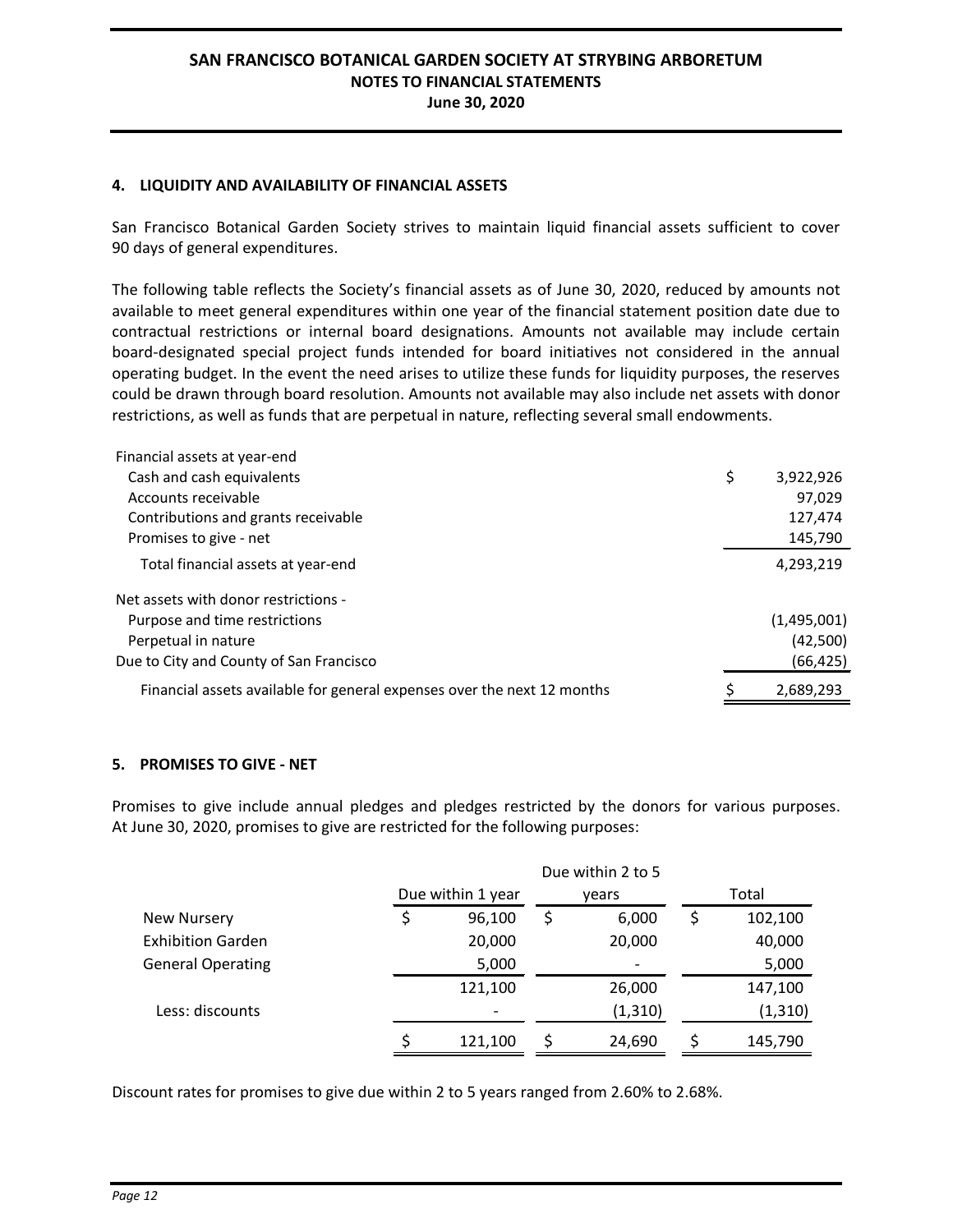#### **6. PROPERTY AND EQUIPMENT**

Property and equipment consist of the following at June 30, 2020 follows:

| Furniture and equipment                        | \$<br>601,859 |
|------------------------------------------------|---------------|
| Leasehold improvements                         | 85,841        |
| Software                                       | 34,750        |
|                                                | 722,450       |
| Less: accumulated depreciation                 | (599,386)     |
| Total depreciable assets                       | 123,064       |
| Library books and related collection materials | 663,089       |
|                                                | \$<br>786,153 |

Depreciation expense amounted to \$38,329 for the year ended June 30, 2020.

#### **7. LOAN PAYABLE**

In April 24, 2020, the Society applied and was approved for a Paycheck Protection Program ("PPP") loan under the Coronavirus Aid, Relief, and Economic Security Acts (CARES Act) in the amount of \$462,500. The PPP loan is scheduled to mature in April 2022, two years from the original loan date, and has a 1.00% per annum interest rate, and is subject to the terms and conditions applicable to loans administered by the SBA under the CARES Act, as amended by the PPP Flexibility Act. Monthly principal and interest payments, less the amount of any potential forgiveness (as discussed below), is anticipated to commence in August 2021. The Society did not provide any collateral or guarantees for the PPP loan, nor did the Society pay any facility charge to obtain the PPP loan.

Under the requirements of the CARES Act, as amended by the PPP Flexibility Act, proceeds may only be used for certain eligible costs. The loan may be fully forgiven if (i) proceeds are used to pay eligible payroll costs, rent, mortgage interest and utilities and (ii) full-time employee headcount and salaries are either maintained during the 24-week period following disbursement or restored by December 31, 2020. If not so maintained or restored, forgiveness of the loan will be reduced in accordance with the regulations to be issued by the SBA. Any forgiveness of the loan will be subject to approval by the SBA and will require the Society to apply for such treatment in the future.

While the Society may apply for forgiveness of the PPP loan in accordance with the requirements and limitations under the CARES Act, as amended by the PPP Flexibility Act, and the SBA regulations and requirements, no assurance can be given that any portion of the PPP loan will be forgiven.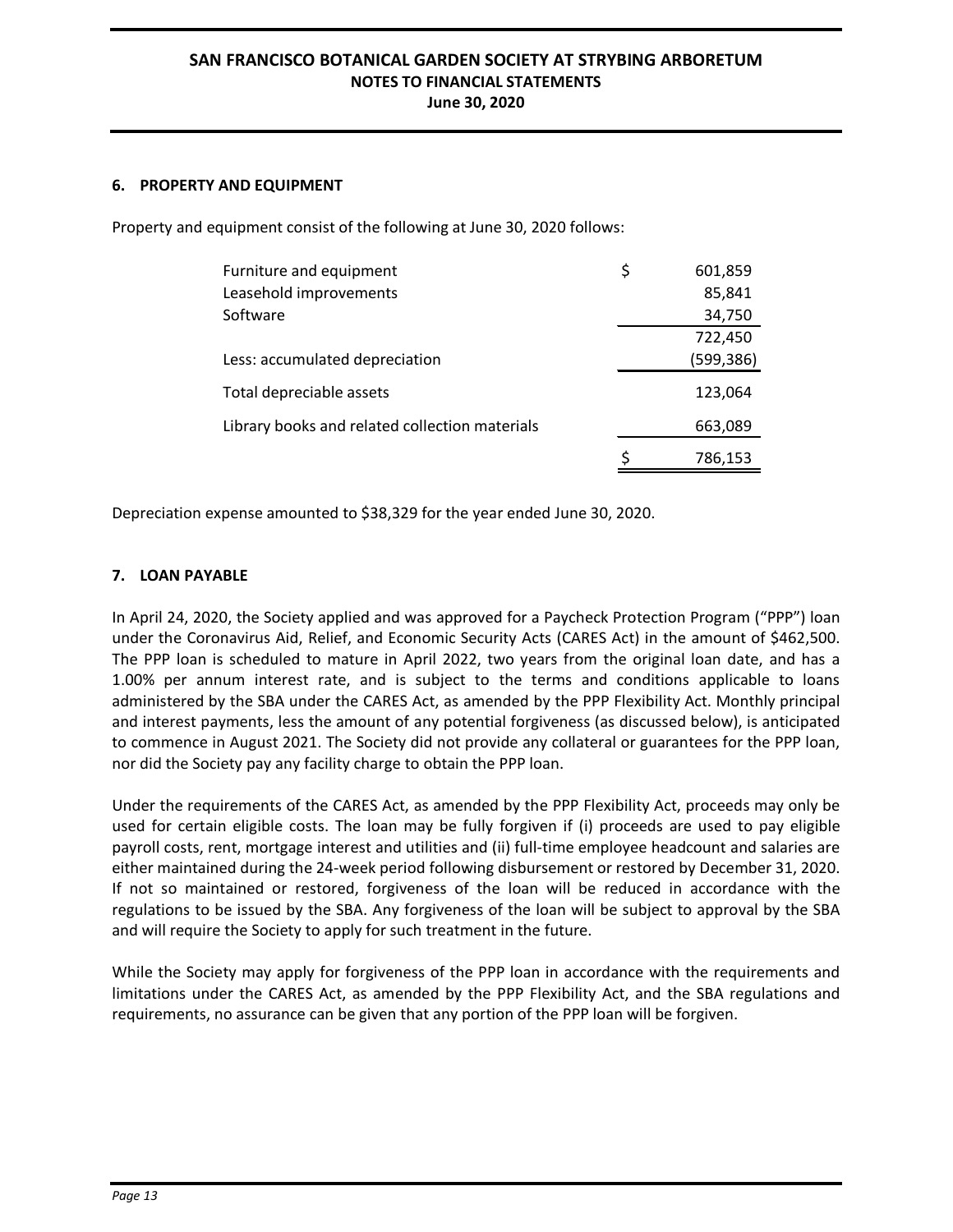## **7. LOANS PAYABLE** (continued)

The future maturities of the loans payable are as follows:

÷.

| Year ending June 30, | Principal |
|----------------------|-----------|
| 2022                 | 462,550   |
|                      |           |

## **8. NET ASSETS WITH DONOR RESTRICTIONS**

## *Purpose and Time Restricted*

Net assets with purpose and time restrictions at June 30, 2020, consist of:

|                                           | <b>Balance at June</b> |           |             |                   | Balance at June |
|-------------------------------------------|------------------------|-----------|-------------|-------------------|-----------------|
| Capital Campaign                          | 30, 2019               | Additions | Releases    | Reclassifications | 30, 2020        |
| Nursery: Center for Sustainable Gardening | 528,316                |           | (92,000)    | (436, 316)        |                 |
| Undesignated                              | 816                    |           |             | (816)             |                 |
| New Nursery                               | 1,022,605              | 437,454   | (702,061)   | 437,132           | 1,195,130       |
| <b>Celebration Garden</b>                 |                        | 175,000   | (175,000)   |                   |                 |
| Subtotal Capital Campaign                 | 1,551,737              | 612,454   | (969,061)   |                   | 1,195,130       |
| Flower Piano                              | 148,260                | 6,150     | (154, 410)  | ۰                 |                 |
| Gardens                                   | 135,215                | 13,010    | (37,080)    |                   | 111,145         |
| <b>Plant Collections</b>                  | 22,042                 | 138,804   | (67, 200)   |                   | 93,646          |
| Library                                   | 12,316                 | 3,100     | (4,960)     |                   | 10,456          |
| <b>Youth Education</b>                    | 9,466                  | 149,190   | (98, 656)   |                   | 60,000          |
| Docent Council                            | 9,325                  | 105       | (2, 273)    |                   | 7,157           |
| Other                                     | 2,280                  | 6,516     | (2,766)     |                   | 6,030           |
| Endowment unappropriated earnings         | 11,437                 |           |             |                   | 11,437          |
|                                           | 1,902,078              | 929,329   | (1,336,406) |                   | 1,495,001       |

During the year ended June 30, 2020, the Society received authorization from certain donors whose original contributions were restricted to the Center for Sustainable Gardening to reclassify those restrictions to the New Nursery or the Exhibition Garden. Accordingly, the above table reflects the authorized reclassifications.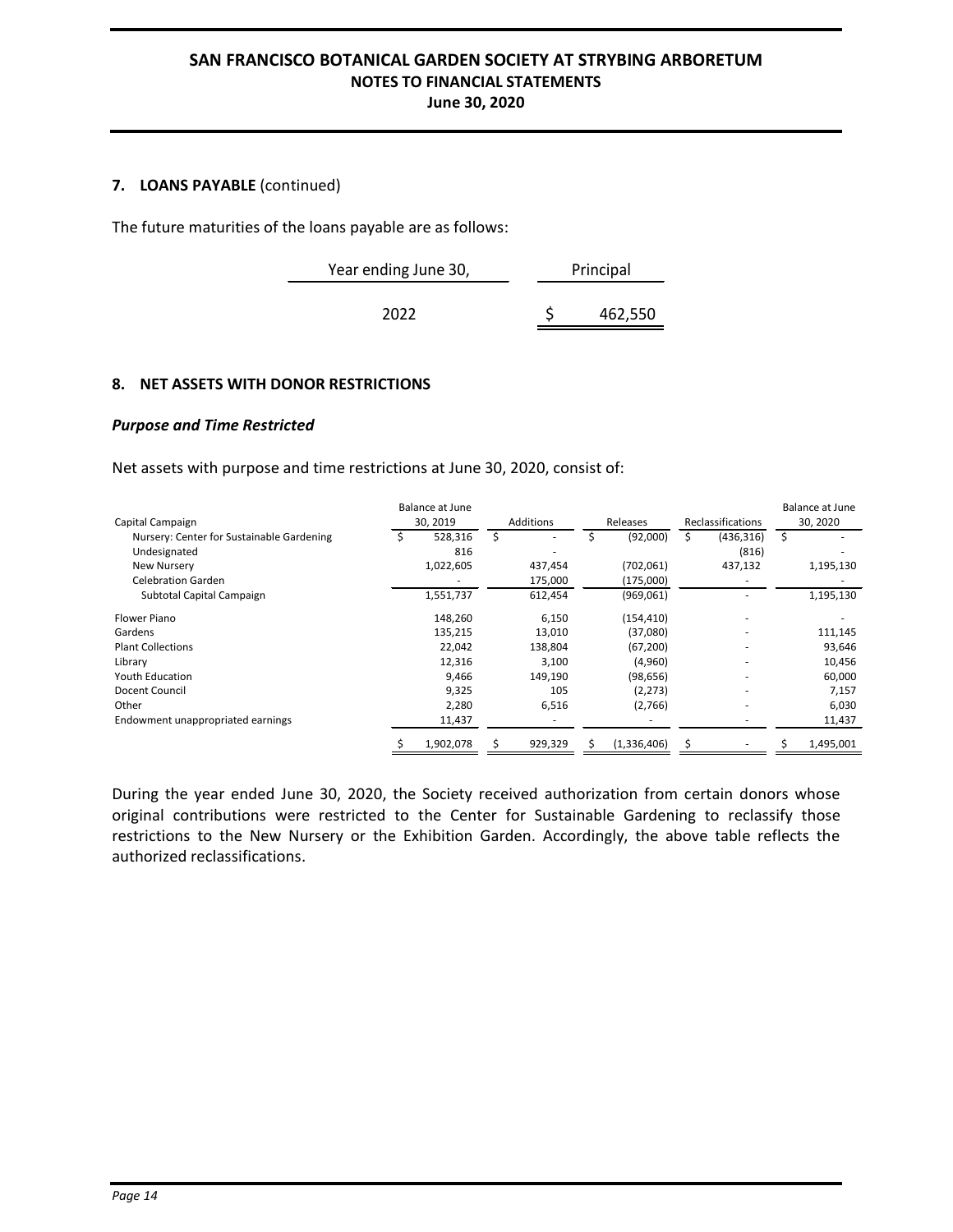## **8. NET ASSETS WITH DONOR RESTRICTIONS** (continued)

#### *Perpetual in Nature*

At June 30, 2020, net assets held in perpetuity consist of the following:

| Cookson Endowment           | 20,000 |
|-----------------------------|--------|
| <b>Barnard Endowment</b>    | 10,000 |
| Boesch and Hudson Endowment | 5,000  |
| Kennedy Endowment           | 5,000  |
| <b>McDonald Endowment</b>   | 2,500  |
|                             | 42,500 |

#### **9. ENDOWMENTS**

The Society's endowments consist of five individual funds established for the Helen Crocker Russell Library donor-restricted endowment fund.

The Society is subject to the requirements of the Uniform Prudent Management of Institutional Funds Act (UPMIFA) governing endowments. The Society has interpreted this law as requiring the preservation of the fair value of the original gift as of the gift date of donor-restricted endowment funds absent explicit donor stipulations to the contrary.

Under this interpretation, the Society classifies as funds held in perpetuity (a) the original fair value of gifts donated to the endowment, (b) the original fair value of subsequent gifts to the endowment, and (c) accumulations to the endowment made in accordance with the direction of the applicable donor gift instrument at the time of the accumulation. Amounts not held in perpetuity are subject to appropriation for expenditure of the Society in a manner consistent with the standards of prudence prescribed by the UPMIFA. In accordance with the UPMIFA, the Society considers the following factors in making a determination to appropriate or accumulate donor-restricted endowment funds:

- 1. The duration and preservation of the endowment funds.
- 2. The purposes of the Society and the endowment funds.
- 3. General economic conditions.
- 4. The possible effect of inflation or deflation.
- 5. The expected total return from income and the appreciation of investments.
- 6. Other resources of the Society.
- 7. The investment policy of the Society.
- 8. The limitation under California state law of appropriations to seven percent of the fair value of the endowment funds.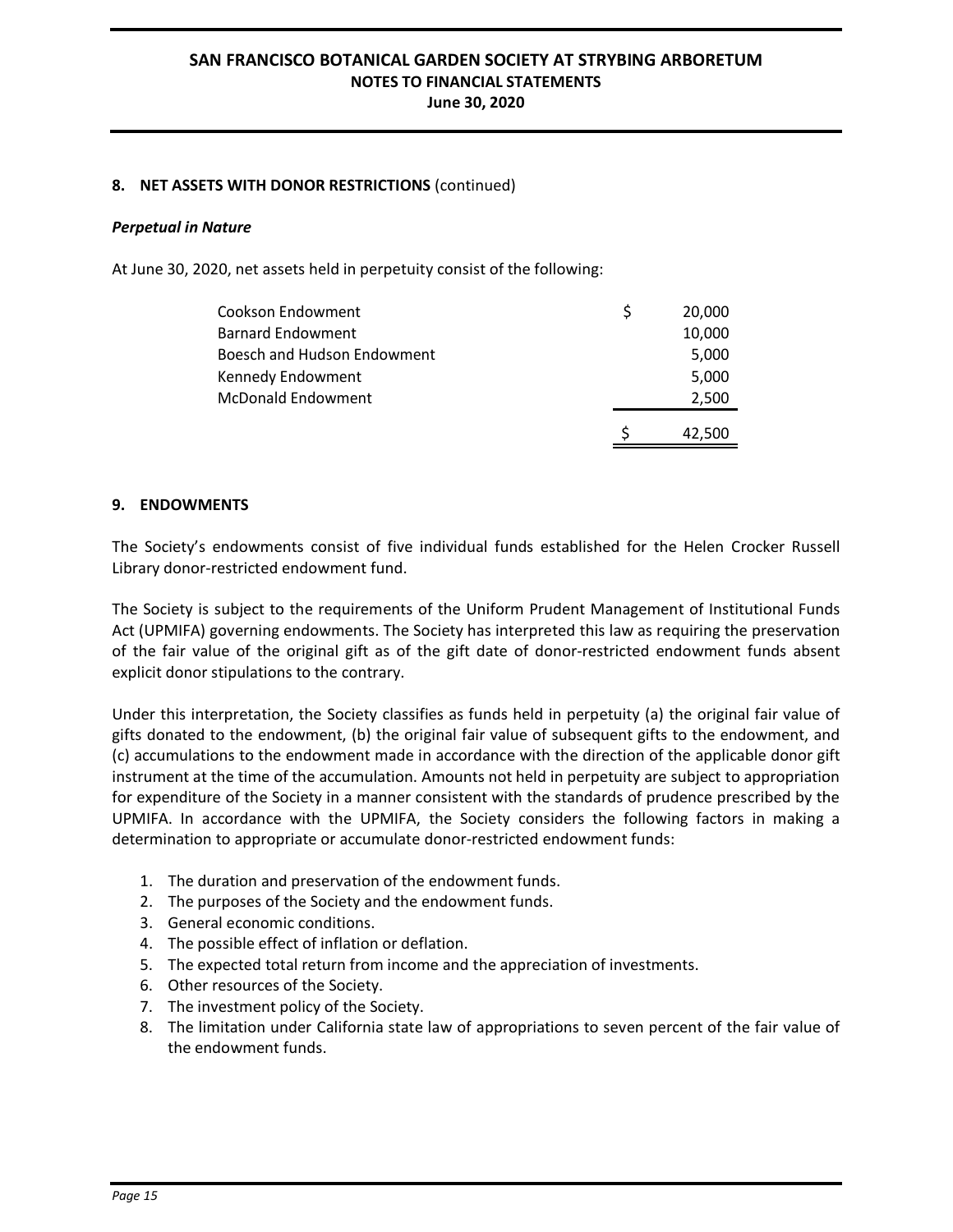## **9. ENDOWMENTS** (continued)

Endowment net asset composition by type of fund at June 30, 2020 follows:

|               |                | Endowment |           |        |       |        |
|---------------|----------------|-----------|-----------|--------|-------|--------|
|               | Unappropriated |           | Perpetual |        |       |        |
|               |                | Earnings  | in Nature |        | Total |        |
| June 30, 2020 |                | 11.437    |           | 42,500 |       | 53,937 |

The Society has adopted investment and spending policies for endowment assets that attempt to provide a stable stream of earnings to programs supported by its endowment funds while seeking to maintain the purchasing power of the endowment assets.

The main investment objectives of the Society are to preserve capital, have an adequately balanced portfolio and distribute income. To satisfy its long-term rate of return objectives, the Society relies on a total return strategy in which endowment assets achieve investment returns through both capital appreciation (realized and unrealized) and current yield (interest and dividends). The Society targets a diversified asset allocation including cash and cash equivalents maturing in less than one year, fixed income investments and equities. During the year ended June 30, 2019, the Society liquidated its investments in anticipation of re-evaluating an appropriate portfolio for the size and purpose of these endowments. As of June 30, 2020, the funds are held in cash and cash equivalents.

From time to time, the fair value of assets associated with individual donor-restricted endowment funds may fall below the level that the donor or UPMIFA requires the Organization to retain as funds of perpetual duration also known as underwater funds. The Society has interpreted UPMIFA to permit spending from underwater endowments in accordance with prudent measures required by law. At June 30, 2020, the Society did not have any underwater funds.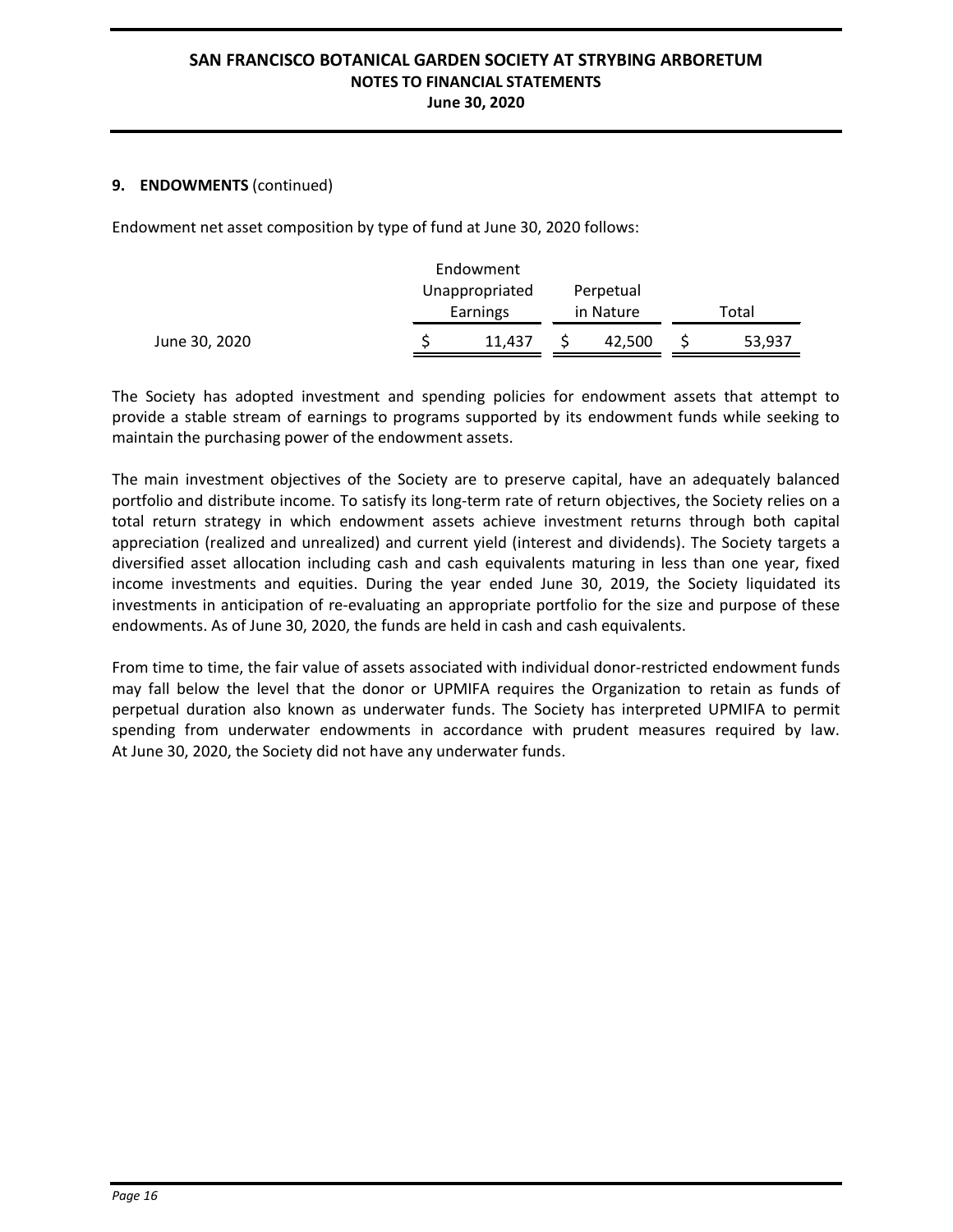#### **10. COMMITMENTS**

The Society has various agreements as follows:

## *Lease Agreements*

The Lease and Management Agreement between the City and County of San Francisco and the Society, for lease of premises and cooperative operation and management of the Garden, was executed in December 2013. The agreement is for a ten-year term, with two ten-year options to extend at the Society's election, and establishes the operating framework for the Garden for the next thirty years. It also provides for allocation of nonresident admissions revenue to reimburse the Society for its authorized collection expenses, the payment of \$250,000 per year (subject to CPI increases every five years) to the San Francisco Recreation and Park Department to fund three horticulturist positions, the payment of \$250,000 per year (subject to CPI increases every five years) (currently \$287,753) to the Society for education and community outreach expenditures, and then, if revenues are sufficient, to fund the Botanical Garden Improvement Fund dedicated solely to renovation, maintenance and improvement of the Garden. Per the agreement, the City and County of San Francisco provides the Society with offices in the County Fair Building and Library Building, and operating facilities elsewhere in the Garden at an annual base rent of \$100.

In December 2015, the Society entered into a ten year lease for a finance and development office, expiring on November 30, 2025. The initial monthly rent is \$5,858 increasing to \$7,644 by the end of the lease term.

For the year ended June 30, 2020, rent expense totaled \$80,074, including in-kind rent expense of \$8,401.

Future minimum payments due under these agreements consist of the following:

| Year ending June 30, |   |         |
|----------------------|---|---------|
| 2021                 | Ś | 80,508  |
| 2022                 |   | 82,923  |
| 2023                 |   | 85,411  |
| 2024                 |   | 87,973  |
| Thereafter           |   | 128,831 |
|                      |   | 465,646 |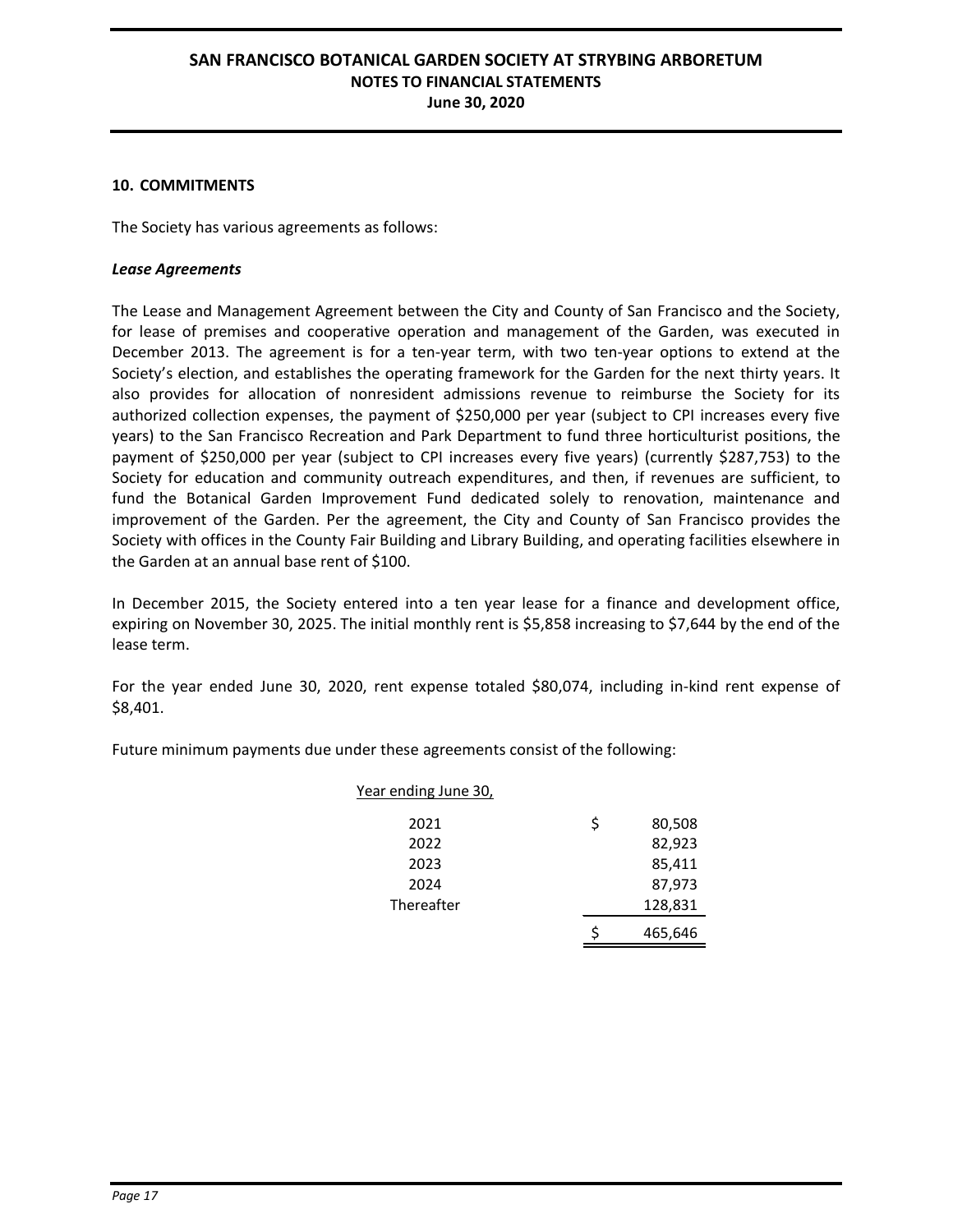## **11. 403(B) RETIREMENT PLAN**

The Society sponsors an employee retirement benefit plan under section 403(b) of the Internal Revenue Code. Employees must complete a 6 month period of service to participate in the plan. The plan allows employees to defer a portion of their salary for income tax and retirement purposes. The Society has the option of making additional contributions to the plan. The Society made \$3,458 in contributions to the plan in the year ended June 30, 2020.

#### **12. RISK AND UNCERTAINTIES**

## *Contributions and Grants Receivable*

At June 30, 2020, two donors accounted for 88% of contributions and grants receivable.

#### *Uncertainties*

In March 2020, the World Health Organization declared the COVID-19 outbreak as a pandemic. In addition, in March 2020, the California State Governor ordered the closure of the physical location of every business, except those identified in the "critical infrastructure sectors", for a limited period of time. With the onset of COVID-19 and the prohibition on public gatherings in San Francisco beginning March 2020, the Garden was closed. The Society cancelled a number of the Garden's signature events and programs, and reduced operating expenses accordingly. In addition, the Society obtained a PPP loan in the amount of \$462,500 (refer to Note 7). In June 2020, the Garden reopened to the public and the Society was able to reestablish some of its previously cancelled programming. The duration and economic impact of the outbreak is uncertain. The Society will continue to monitor the situation closely, but given the uncertainty about the situation, management cannot estimate the impact to the financial statements.